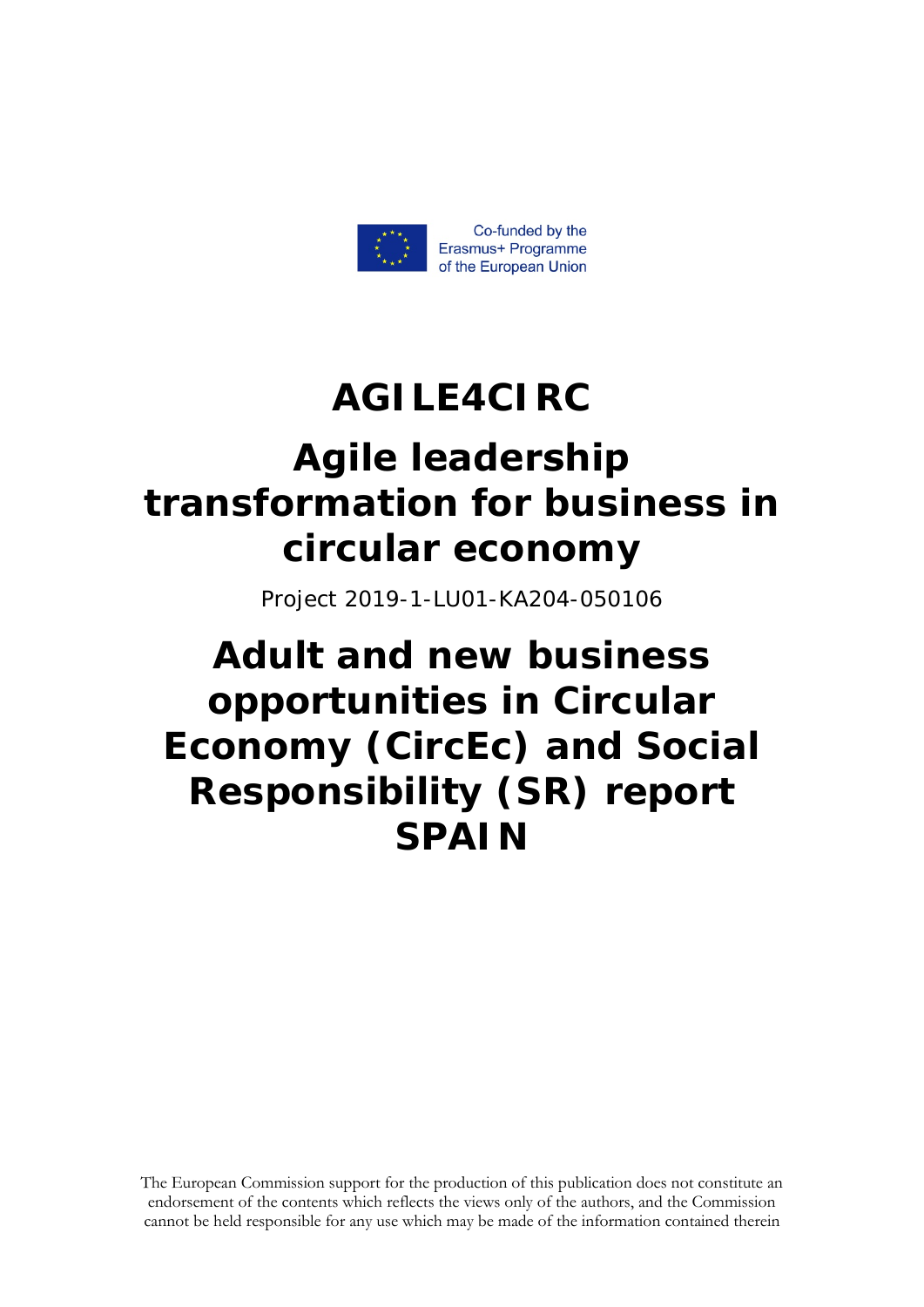



<span id="page-1-0"></span>A circular economy is an economic system aimed at minimizing waste and making the most of resources. This regenerative approach is in contrast to the traditional linear economy, which has a 'take, make dispose of' model of production.

The scope of the report is the initial methodological framework based on a research on Circular Economy and Social Responsibility at the Policy Maker level. The results of the report will be used as to designing the training course (IO2). National circular economy ecosystem will be examined focusing in the existing needs, lessons learnt, new Business Opportunities for adults in the new economy and best practices.

AGILE4CIRC operates in understanding how the ecosystem of the Circular Economy and Social Responsibility is implemented in Spain which provides clues for capitalizing in market niches, potential business replicability in an adaptation of existing models attending the local needs and regulations.

The research focuses on "detecting opportunities for Adult entrepreneurs in the new economy". The reason for this focus lies on the concept that many adult EU funded projects are concentrated in general in providing "basic skills" and mentoring to an adult just to become "another one to compete with thousands on the market for a job" without a "value proposition" that gives them a competitive advantage.

The research is needed because spots the existing business model across different economic realities and enables to detect market niches and potential partnership target group cooperation. Understanding the state of the art of the Circular Economy through a Matrix that classifies and organize them is what the research brings, clarity.

The Methodology identifies how local stakeholders can contribute to the implementation of the new economy mindset generating a win-win situation.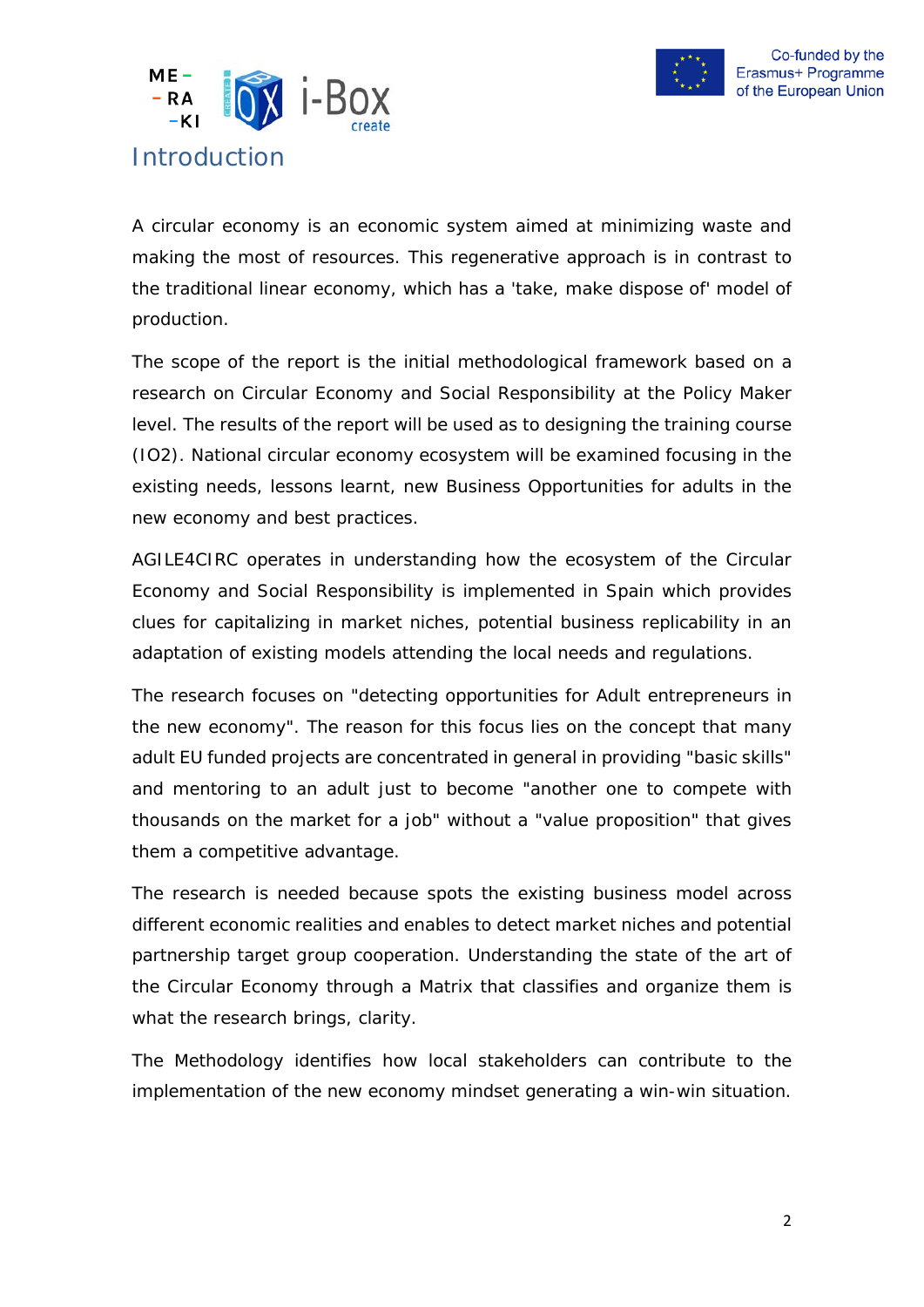



In general, the objective of the current report is to understand the potential of the circular economy in Spain where the business is, best practices, and market niche.

# Index<br>Introdu

|  | $\mathbf{1}$ .<br>tools 4 | Definition of methods to be used in the research and creation of      |  |
|--|---------------------------|-----------------------------------------------------------------------|--|
|  | 2.                        |                                                                       |  |
|  | 3.                        |                                                                       |  |
|  | 4.                        | Level of low-skilled or low-qualified adults involved  12             |  |
|  | 5.                        | New Business Opportunities for low-skilled or low-qualified adults in |  |
|  | 6.                        | The Pocket Library: collection of documents, reports, book, and       |  |
|  | 7.                        |                                                                       |  |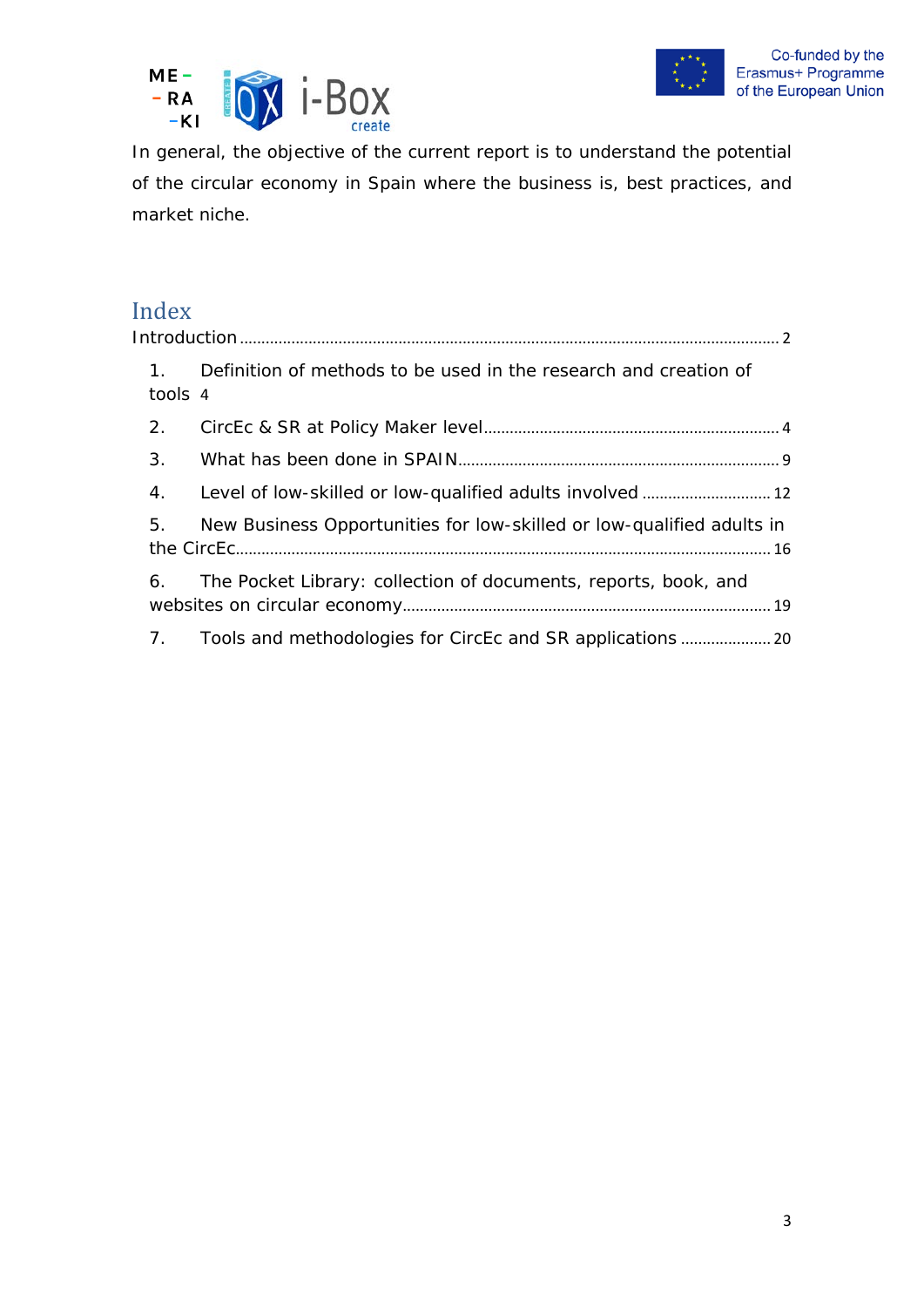



#### <span id="page-3-0"></span>**1. Definition of methods to be used in the research and creation of tools**

The methodology that will be used is based on a variety of both qualitative and quantitative research methods, including desk research, survey research, participant observation, and secondary data. Quantitative methods aim to classify features, count them, and create models to test hypotheses and explain observations.

Qualitative methods aim for a complete, detailed description of observations, including the context of events and circumstances that makes Circular Economy and Social Sustainability feasible.

The data will be obtained mainly by interviewing local stakeholders and collecting data from policies, national reports, case studies, best practices, training materials and market research and forecasts.

#### <span id="page-3-1"></span>**2. CircEc & SR at Policy Maker level**

Regarding the construction of new indicators of Circular Economy, it should be born in mind that a considerable part of these indicators are not yet fully developed in Spain, especially those relating to the prevention of excessive use of raw materials, eco-design and eco-innovation. On the other hand, significant progress has been made in the efficient use of materials and waste management, although it is recognized that greater efforts are needed to give a more complete and detailed picture of the Circular Economy's progress towards sustainable development.

In addition to the considerable effects of the socio-economic crisis, certain structural rigidities of the Spanish economy are maintained in the area of production and consumption that hinder the consolidation of processes based on eco-efficiency and rationalization of consumption.

In the case of Spain, the Circular Economy initiatives are emerging, and the measures taken so far have been focused, above all, on the environmental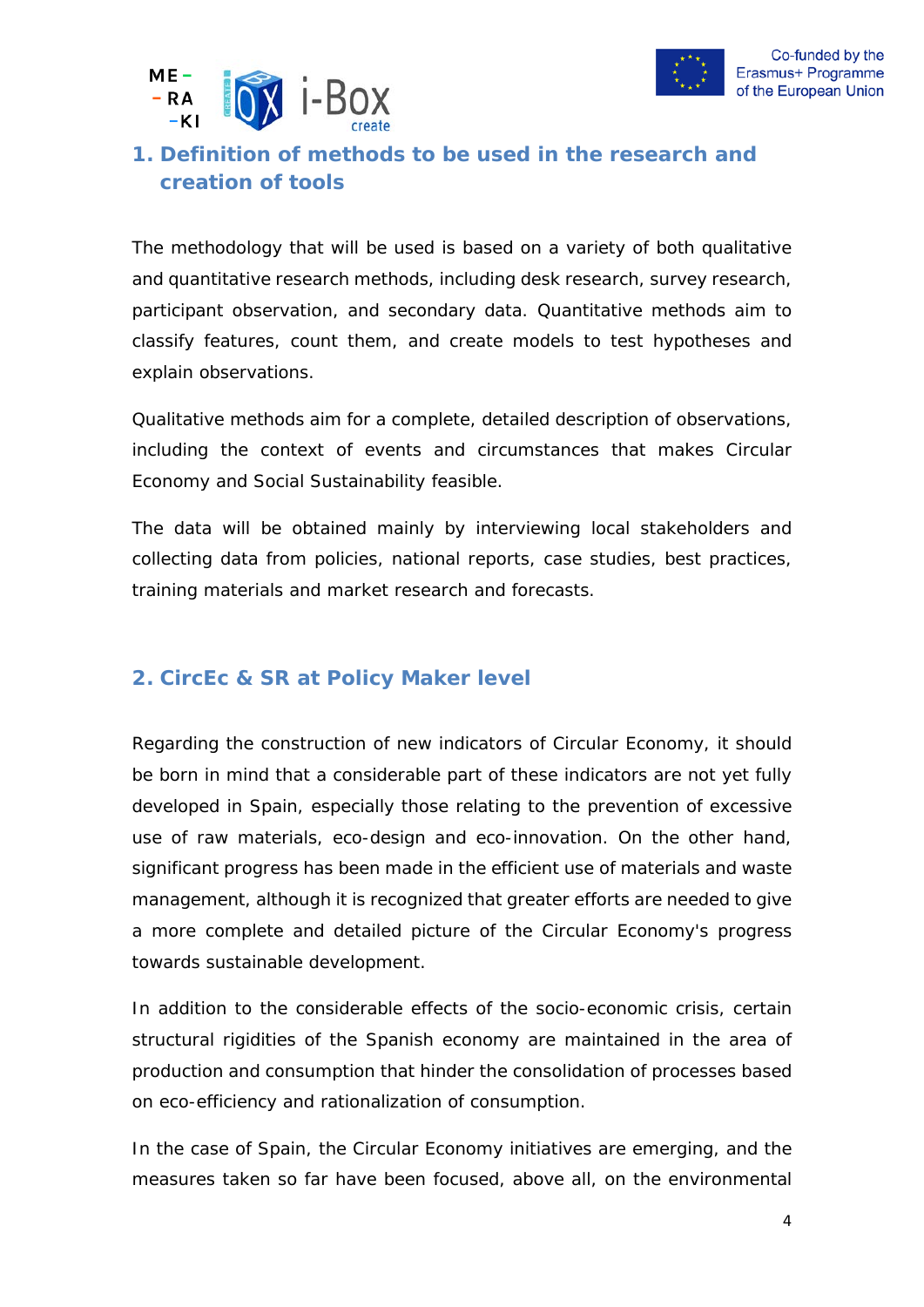



policies of the final phase of the economic cycle, such as waste management, where it is available a State Waste Management Framework Plan 2016–2022 (PEMAR, 2016-2022) in the medium term. On the other hand, new prospects for bioprocesses are also opening up with the Spanish Bioeconomy Strategy Horizon 2030.

There are also significant gaps in the indicators available to measure the situation, especially in the early stages of production and consumption circuits.

To facilitate the transition to the Circular Economy in Spain, new political, business and social initiatives focused on the overall objective of promoting endogenous capacities to promote the transition to the Circular Economy are needed, in line with the European Community.

Based on this, The Ministry of Agriculture and Fisheries, Food and Environment (MAPAMA) started working on the development of a Spanish Circular Economy Strategy in March 2017.

This Strategy aligns with the objectives of the European Commission's Action Plan adopted in December 2015, taking into account the Spanish characteristics, and sets out a national framework that allows us to implement the necessary measures to promote our economy fully sustainable and competitive in the international framework by 2030.

According to the Spanish report in circular economy 2030<sup>[1](#page-4-0)</sup>, Spanish government is aware of the importance of incorporating the circular economy as a key element of transformation towards a more innovative, competitive and sustainable model of development and growth, enabling maximize available resources, so that they stay longer in the production cycle and reduce waste generation, making the most of waste whose generation cannot be avoided.

<span id="page-4-0"></span><sup>1</sup> Spanish strategy in circular economy 2030, from Ministry of Agriculture and Fisheries, Food and Environment:

[http://www.prodetur.es/prodetur/AlfrescoFileTransferServlet?action=download&ref=25675460-51d5-](http://www.prodetur.es/prodetur/AlfrescoFileTransferServlet?action=download&ref=25675460-51d5-487d-8b78-9388f20aa763) [487d-8b78-9388f20aa763](http://www.prodetur.es/prodetur/AlfrescoFileTransferServlet?action=download&ref=25675460-51d5-487d-8b78-9388f20aa763)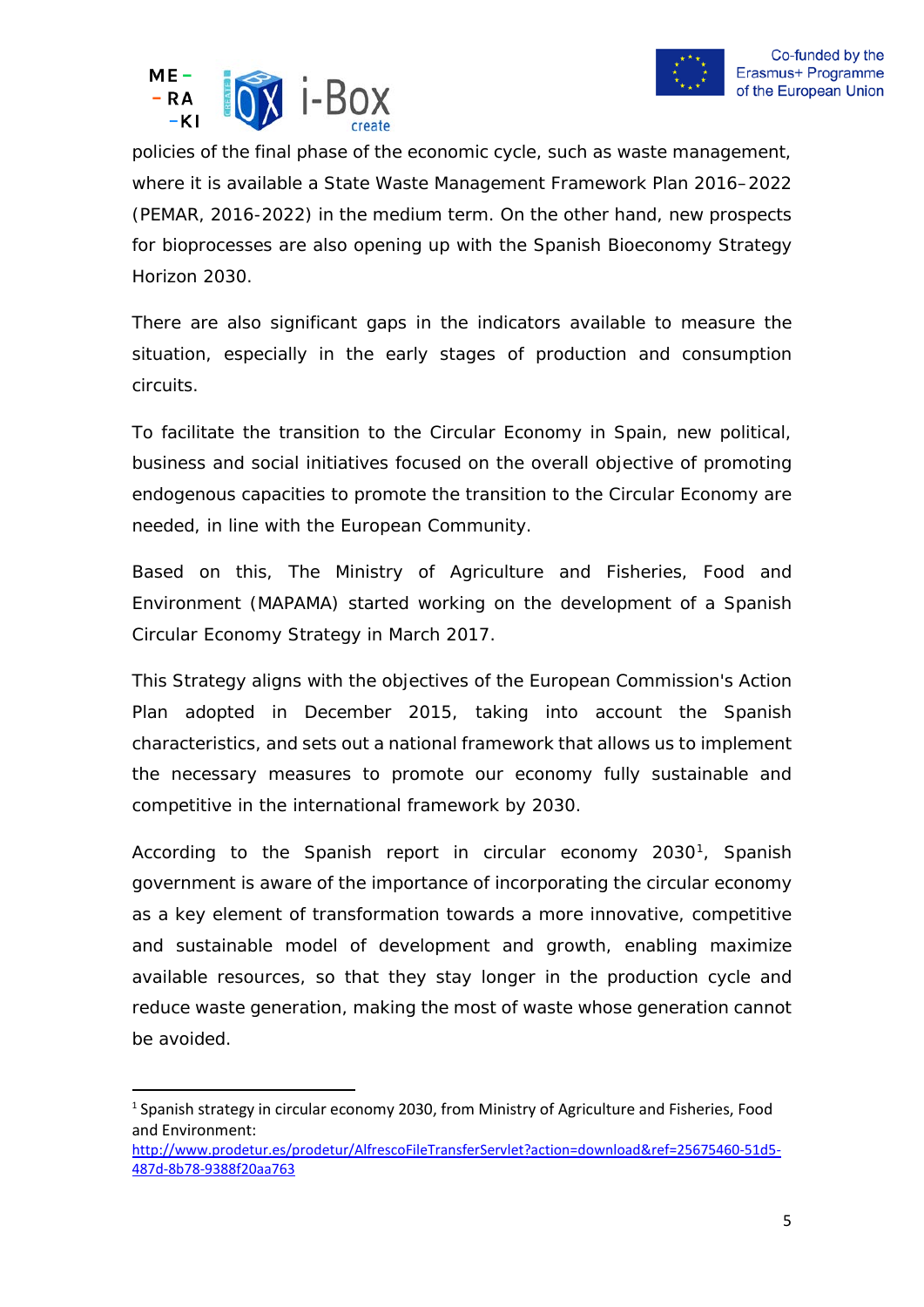



This Strategy is being jointly promoted by MAPAMA (Ministry of Agriculture, Fisheries and Food and the Ministry for Ecological Transition) and the Ministry of Economy, Industry and Competitiveness, with the collaboration of seven ministries (Ministry of Finance and Public Service; Ministry of Development; Ministry of Employment and Social Security; Ministry of Energy, Tourism and Digital Agenda; Ministry of Health, Social Services and Equality; Ministry of the Presidency and for Territorial Administrations) and the Economic Office of the President within an Inter-ministerial Commission, and with the collaboration of the autonomous regions in a specific working group established within the framework of the Waste Coordination Commission; and an exchange of information with all representative sectors of the Spanish society.

The Strategy has a long-term vision, which will be achieved through successive short-term action plans, incorporating the necessary adjustments to complete the transition in 2030. To this end, the Spanish strategy is accompanied by the first action plan 2018-2020.

Five priority sectors of activity are identified in which to incorporate this challenge to achieve a circular Spain: the construction sector, agri-food, industry, consumer goods, and tourism.

The 2018-2020 action plan has five main action lines:

- production,
- consumption,
- waste management,
- secondary raw materials,
- and water reuse.

In addition, on a cross-cutting basis, three more are incorporated:

-Awareness and Participation,

-Research, Innovation and Competitiveness,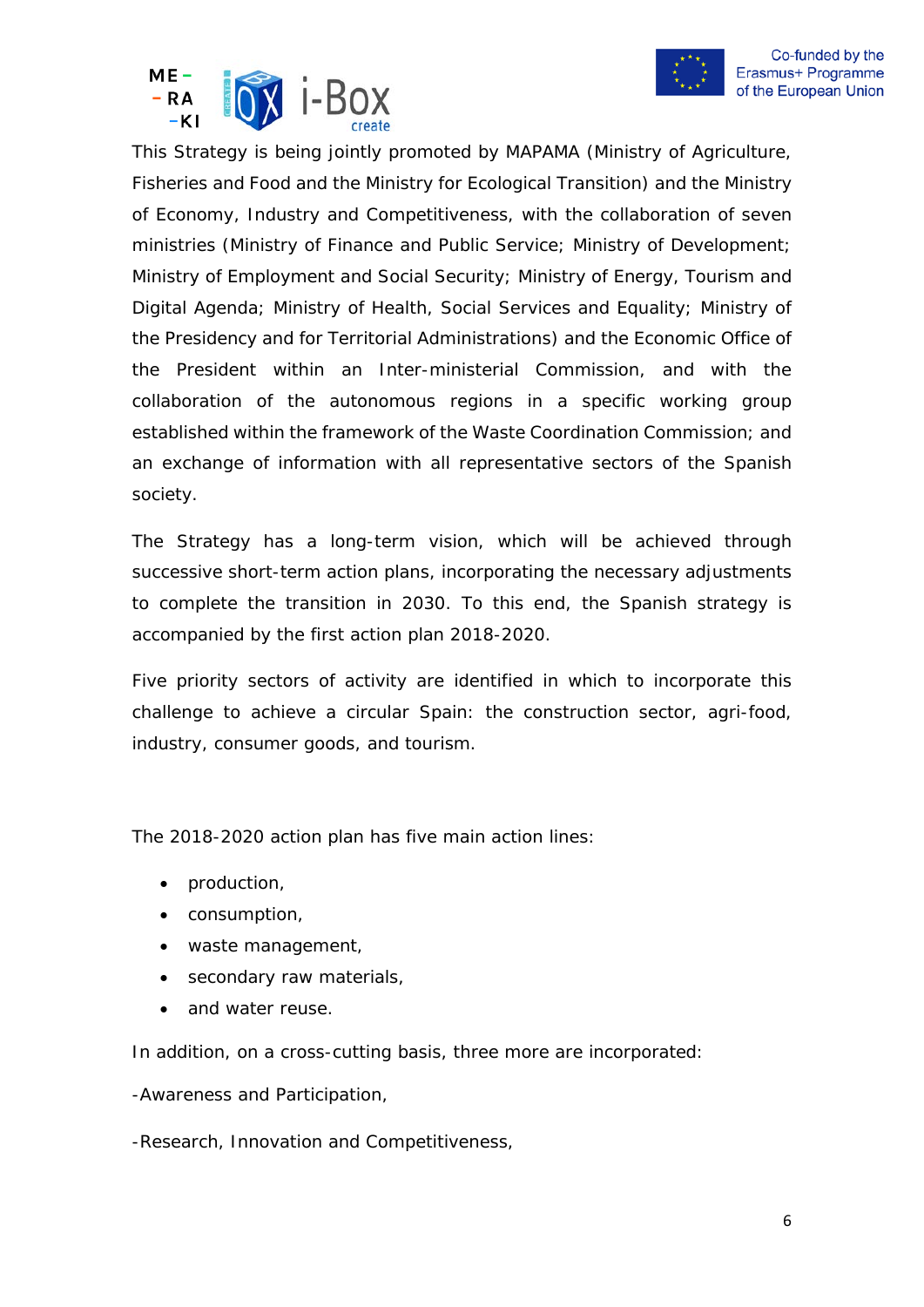



- Employment and Training.

This first Action Plan includes 70 actions identified by the various ministerial departments involved, to be launched during the period 2018-2020, and has a budget of more than 836 million euros.

Given the strong linkage of the successful implementation of the Strategy with the involvement of citizens in general, and with public and private entities in particular, citizens and interested agents could participate in the first draft making contributions to the strategy for a month.

Apart from this Circular Economy strategy 2030 in Spain, there is another strategy which is the new State Waste Management Framework Plan<sup>[2](#page-6-0)</sup> and the Spanish Strategy for Bioeconomy Horizon 2030<sup>3</sup>. The Spanish Bioeconomy Strategy will be developed in Annual Action Plans. Each Annual Spanish Bioeconomy Strategy Plan will be public, at the latest in January each financial year, and will detail the activities to be pursued during that year.

Additionally, there are plans at the regional level, such as those found in Andalusia, Catalonia or Basque Country.

"La Estratègia d'impuls a l'economia verda i a l'Economia Circular"[4](#page-6-2) approved by the ACORD GOV/73/2015, of 26 May (Catalonia), the IV Environmental Plan of the Basque Country<sup>[5](#page-6-3)</sup> and the Andalusian Bioeconomy Strategy<sup>[6](#page-6-4)</sup> are

<span id="page-6-0"></span><sup>2</sup> State waste management framework plan (PEMAR 2016-2022): [https://www.miteco.gob.es/es/calidad-y-evaluacion-ambiental/planes-y](https://www.miteco.gob.es/es/calidad-y-evaluacion-ambiental/planes-y-estrategias/pemaraprobado6noviembrecondae_tcm30-170428.pdf)[estrategias/pemaraprobado6noviembrecondae\\_tcm30-170428.pdf](https://www.miteco.gob.es/es/calidad-y-evaluacion-ambiental/planes-y-estrategias/pemaraprobado6noviembrecondae_tcm30-170428.pdf)

<span id="page-6-1"></span><sup>3</sup> Spanish Strategy for Bioeconomy Horizon 2030, Ministry of economy and competitiveness: <http://bioeconomia.agripa.org/download-doc/102159>

<span id="page-6-2"></span><sup>4</sup> Green and circular economy strategy government of Catalonia, 2015: [https://circulareconomy.europa.eu/platform/sites/default/files/green\\_and\\_circular\\_economy\\_strategy](https://circulareconomy.europa.eu/platform/sites/default/files/green_and_circular_economy_strategy_government_of_catalonia_150519.pdf)\_ government of catalonia 150519.pdf

<span id="page-6-3"></span><sup>5</sup> Environmental framework programme of the basque country,2020: [https://www.irekia.euskadi.eus/uploads/attachments/6057/Environmental\\_Framework\\_Programme\\_2](https://www.irekia.euskadi.eus/uploads/attachments/6057/Environmental_Framework_Programme_2020.pdf?1426067174) [020.pdf?1426067174](https://www.irekia.euskadi.eus/uploads/attachments/6057/Environmental_Framework_Programme_2020.pdf?1426067174)

<span id="page-6-4"></span><sup>6</sup> Andalusian circular bioeconomy strategy, 2018: [http://www.bioeconomiaandalucia.es/en\\_US/la-eab2030](http://www.bioeconomiaandalucia.es/en_US/la-eab2030)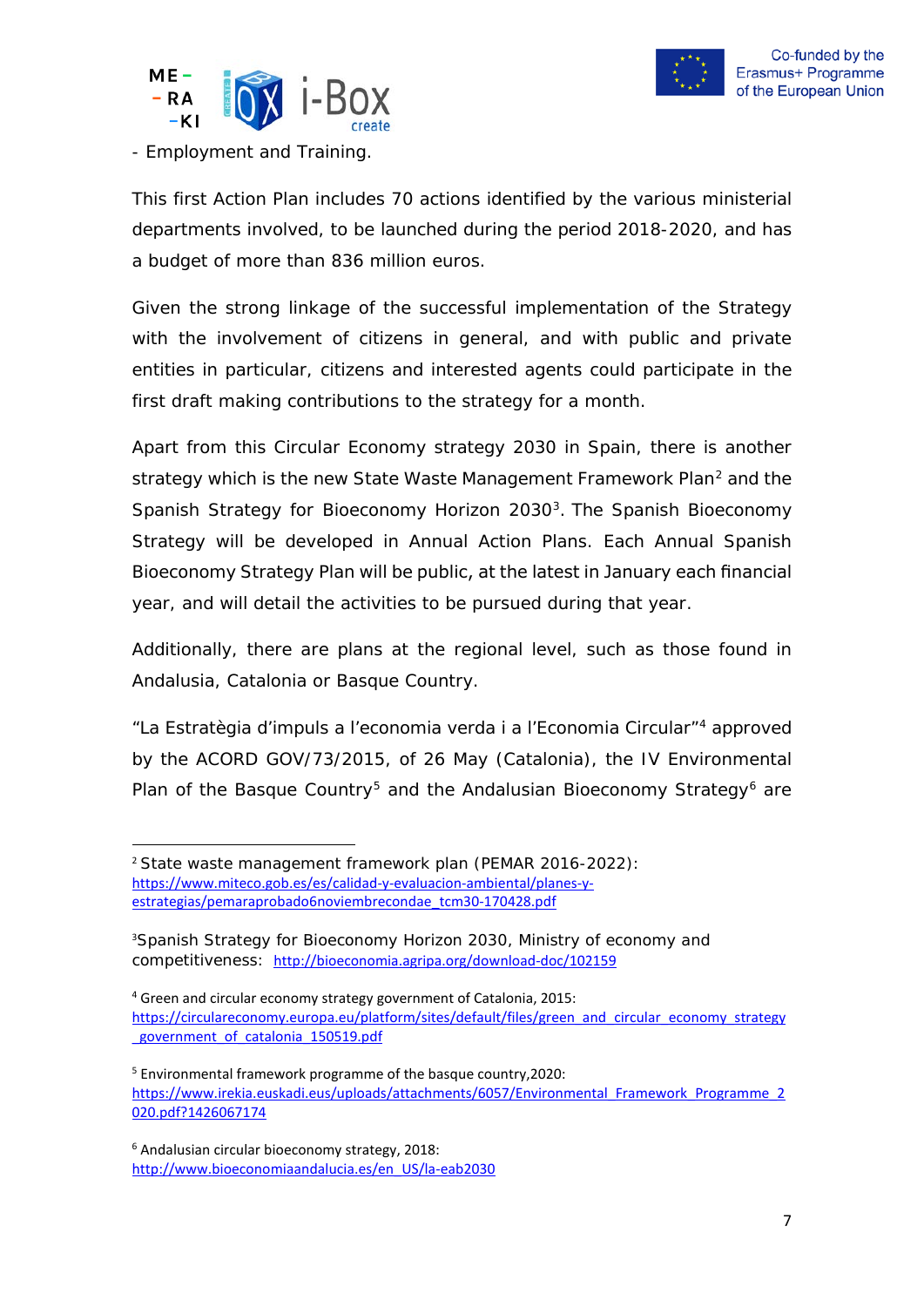



just some of the examples of the change in the economic paradigm that begins to emerge in our country.

Moreover, the Ministry of Economy, Industry and Competitiveness (MINEICO) has also contributed with its R&D policies, plans and programmes to promote progress towards the circularity of the economy.

The Spanish Strategy for Science and Technology and Innovation 2013-2020, which includes the State Plan for Scientific and Technical Research and Innovation 2013-2017, and the State Plan for Scientific and Technical Research and Innovation 2017-2020, promotes the generation of knowledge and its use for the development and application of derived technologies, through collaboration within the science and technology system and public Spanish entities.

The transition of the circular economy in Spain represents a great opportunity for economic development and the creation of new sustainable employment sites, but to give a boost to this innovative potential it is necessary to harmonize efforts and define long-term strategies and immediate actions.

Thus, according to the European Commission's estimates, applying all existing waste management regulations would create more than 400,000 jobs in the European Union, of which 52,000 would be located in Spain.

The initiatives needed to be truly effective should be limited in a national roadmap for the circular economy involving all major actors, with adequate coordination and participation mechanisms to meet the EU's strategic approaches and to address the main challenges arising from policy development, taxation reform and need for training. Thus, defining immediate actions through the creation of a roadmap would be the way to actively involve all stakeholders.

Since value chains in many sectors are global and also important resources, such as critical raw materials, are often imported from third countries, impacts on employment and GDP can also take place outside the EU.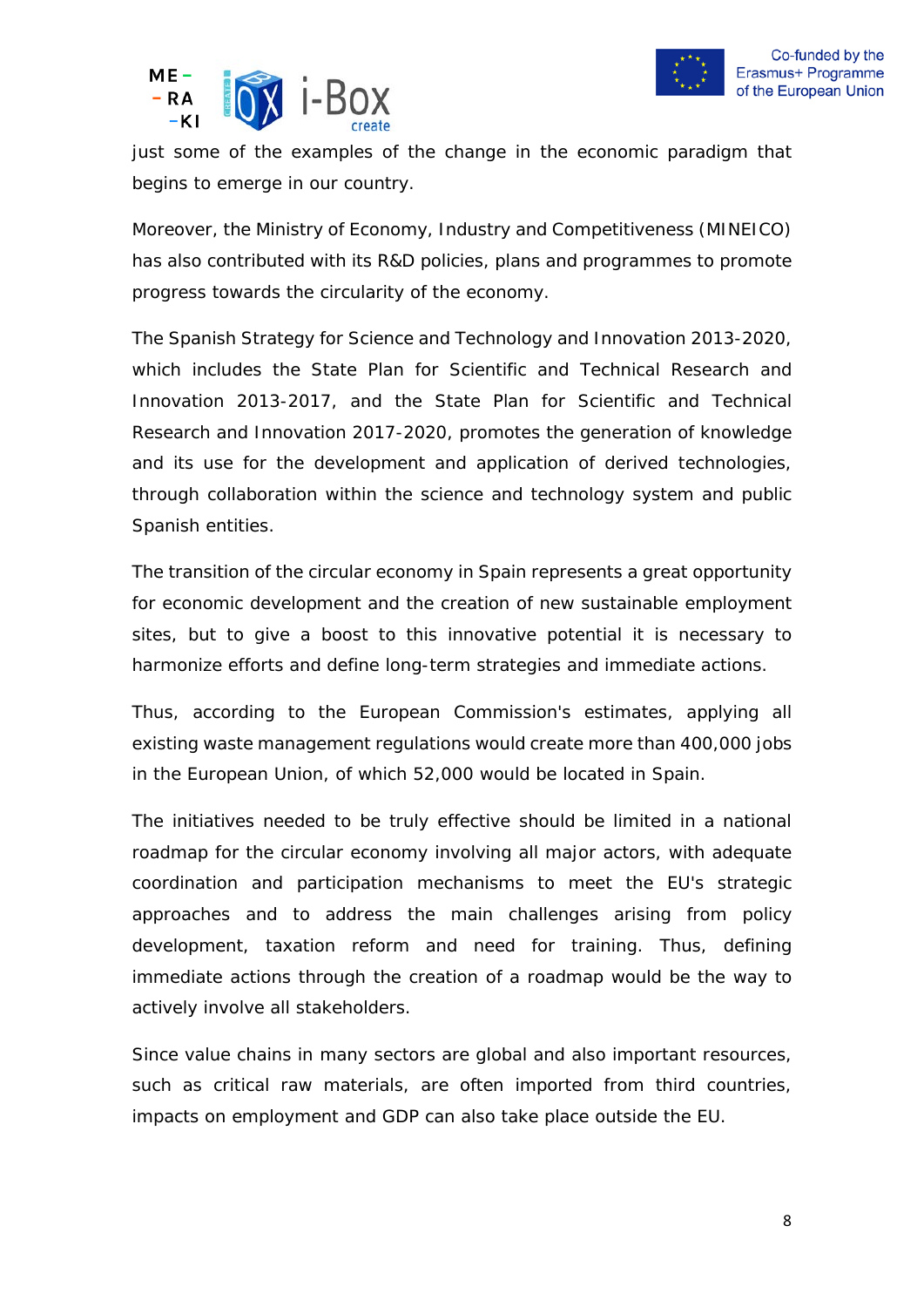



In short, in this European and global context, the Spanish Strategy for Circular Economy, "Spain Circular 2030", represents the strategic and action framework essential to facilitate and promote the transition to the circular economy from the collaboration between the General Administration of the State, the autonomous communities, local entities and other actors involved, in particular producers and consumers of goods.

#### <span id="page-8-0"></span>**3. What has been done in SPAIN**

Currently, there is no specific methodology sufficiently developed and agreed for the monitoring and evaluation processes of Circular economy.

As a result, only a number of previous initiatives can be presented linked to other more developed sustainability strategies and environmental policies.

Below there is an overview of Indicator´sources of particular interest including the following:

- UNEP Green Economy Initiative.
- OECD Green Growth Initiative.
- United Nations Sustainable Development Goals (SDGs).
- European Union, EU Sustainable Development Strategy, in line with Europe 2020.
- Evaluation reports from EUROSTAT and EEA.
- Sustainability Observatory in Spain (OSE). Sustainability Report Indicators in Spain
- Various indicators from official sources, such as those from the INE, MAGRAMA, EEA, and EUROSTAT.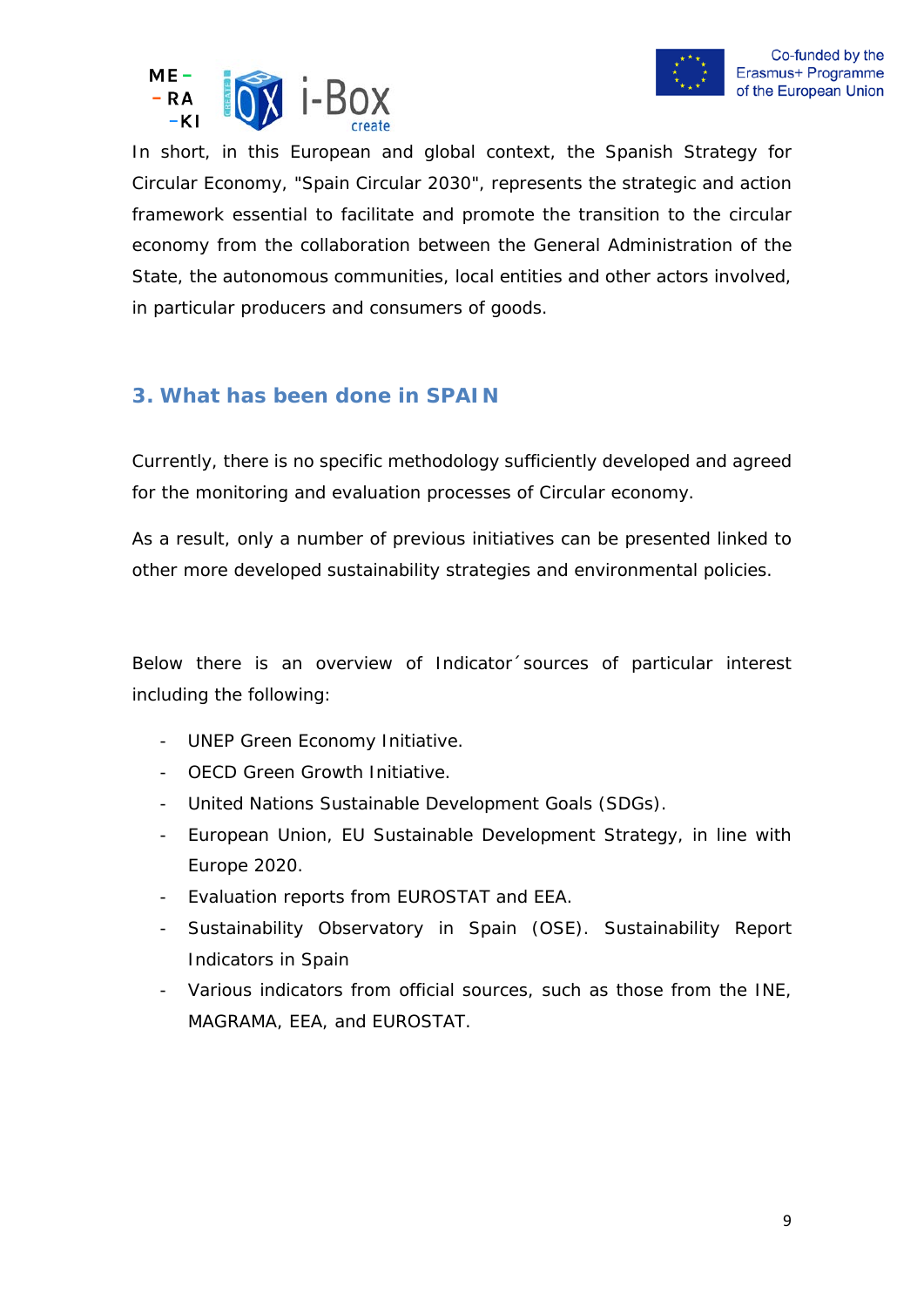



In its latest report "Sustainable Development Report 2019["7,](#page-9-0) Spain ranks 21st among 162 countries in terms of sustainable development.

The countries leading the rankings are Sweden, Denmark, and Finland, although, according to the report, any country in the world has reached 17 SDBs and is not in the process of achieving them by 2030.

Spain achieves its best results in SDG 6 (clean water and sanitation) and SDG 7 (affordable and non-polluting energy), although progress towards responsible production and consumption (SDG 12) is a significant challenge for our country and has not yet been possible calculate the trend, as national indicators are missing to be evaluated.

The following is a summary of the Spanish situation in relation to resource consumption and the evolution and trends of the main economic sectors that have a significant impact on circular economy, reported from various official sources of information, such as MAGRAMA, INE and OSE:

- **National consumption of materials** (NCM) in Spain, with official data from MAGRAMA, has fallen by almost 50% between 2008 and 2012.
- The **final energy consumption** in Spain maintains a declining trend started in 2005.
- **Industry sector:** 60% drop in environmental protection investment over the past few years.
- One of the most dynamic subsectors is the **Ecological Industry** or Eco-Industry, being one of the keys to the improvement of sustainability and the Circular Economy with capacity, in addition to generating new sources of sustainable employment.

There are favourable trends in a number of sectors in the Circular Economy, such as renewable energy, energy efficiency, water treatment,

<span id="page-9-0"></span><sup>7</sup> Sachs, J., Schmidt-Traub, G., Kroll, C., Lafortune, G., Fuller, G. (2019): Sustainable Development Report 2019. New York: Bertelsmann Stiftung and Sustainable Development Solutions Network (SDSN): [https://s3.amazonaws.com/sustainabledevelopment.report/2019/2019\\_sustainable\\_development\\_rep](https://s3.amazonaws.com/sustainabledevelopment.report/2019/2019_sustainable_development_report.pdf) [ort.pdf](https://s3.amazonaws.com/sustainabledevelopment.report/2019/2019_sustainable_development_report.pdf)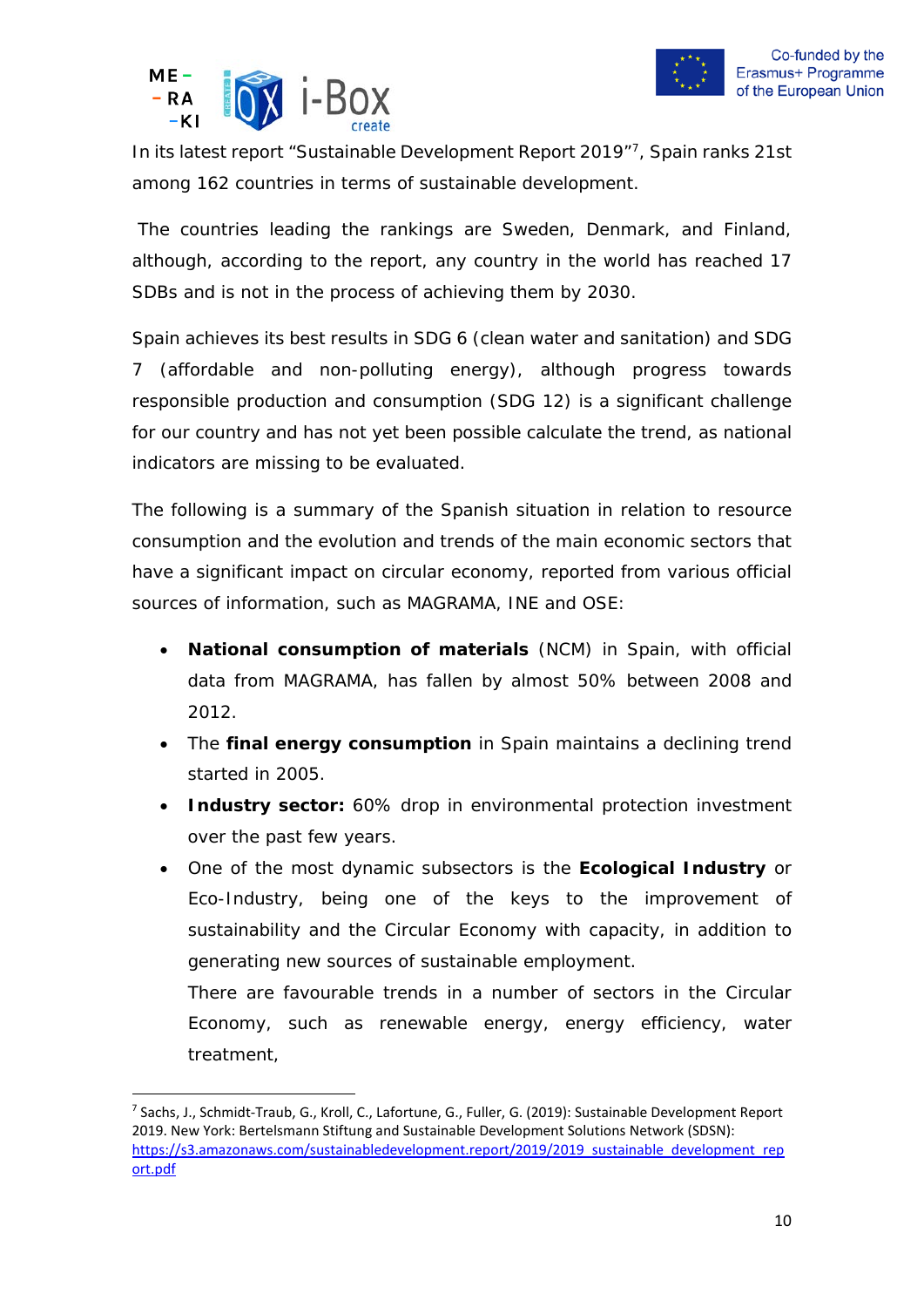

solid waste treatment, mechanical and biological pre-treatment of waste, tire recovery and air quality and emissions.

- **Tourism sector:** interest in improving tourist eco-efficiency in order to advance the Circular Economy supported by economic dematerialization. Spain is trying to boost alternative tourism modalities.
- **Agricultural sector:** technological innovations in the Spanish agribusiness sector are being developed. Spain is at the top of the EU in number of hectares dedicated to organic farming.
- The **bioeconomy** sector in Spain offers great opportunities for the Circular Economy and the closure of biological cycles, given the agrifood potential and the availability of geographical spaces. The Spanish strategy will focus on the activity of the agricultural, fisheries, aquaculture, food and forestry sectors, the efficient and sustainable use of products, and waste they generate, as well as products obtained from crops from algae and microorganisms and other bioprocesses. The Spanish Horizon 2030 Strategy gives the **agri-food and forestry sectors a fundamental role**.
- The generation of **municipal waste** maintains a widespread trend of decline in recent years. From 2000 to 2013, this reduction in the generation of municipal waste per inhabitant has reached 31.8% while in the EU-28 it has fallen to a lesser extent, by just 8.0%.

As we discussed, we have developed a State Plan Waste Management Framework (PEMAR 2016-2022), which is the key instrument for the implementation of the waste prevention and management policy in Spain.

• Spain is among the European countries that have supported and encouraged the **reuse of wastewater**, with specific legislation since 2007.

Additionally, other measures have been designed to protect the environment such as investment deduction as a tool that can contribute to the development of eco-innovation within enterprises.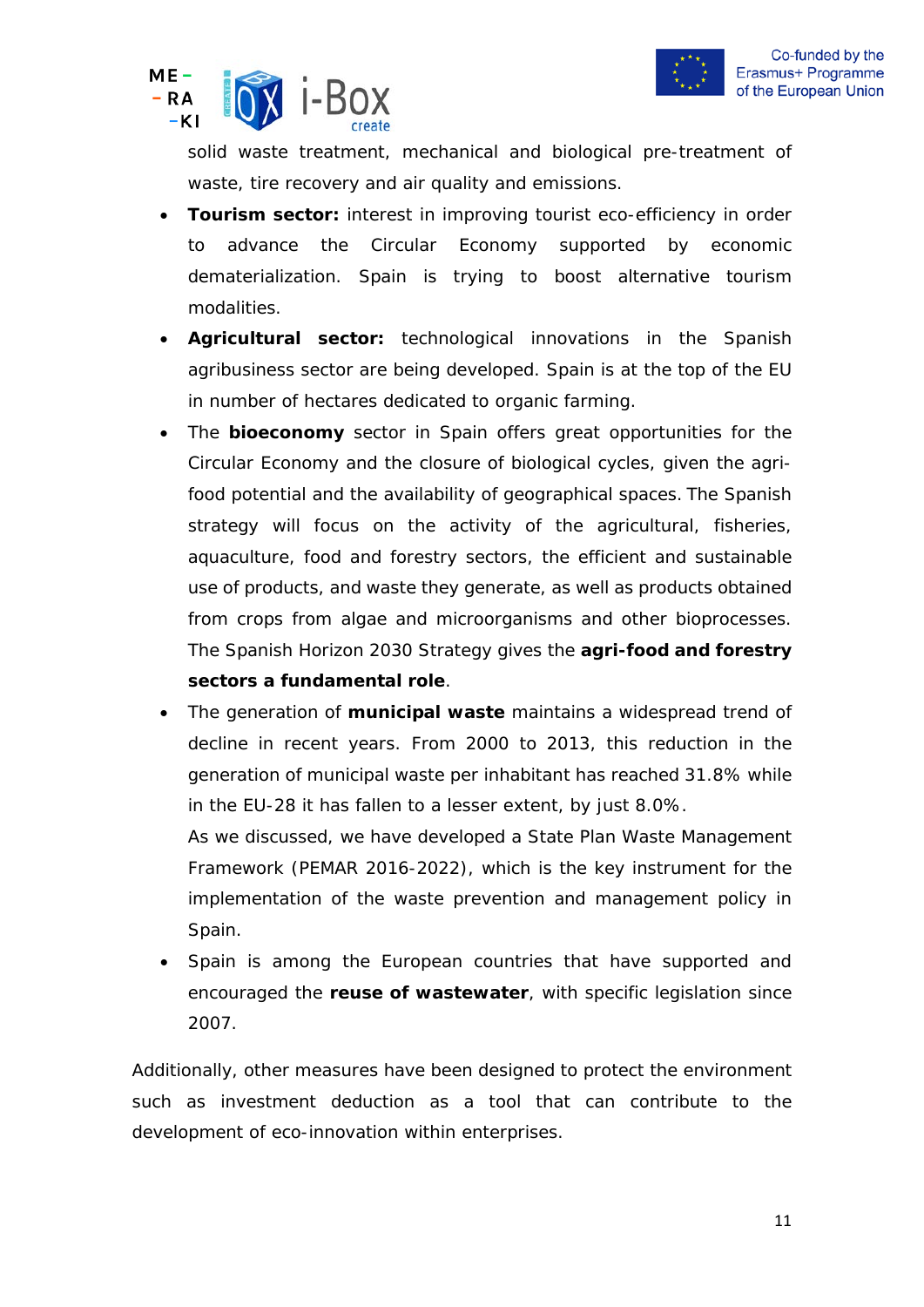



To conclude, at the national level, we find the State Innovation Strategy (e2i)<sup>[8](#page-11-1)</sup> as a reference framework for government action on innovation to contribute to the change of production model in Spain through the promotion and creation of structures that facilitate a better use of scientific knowledge and technological development.

As mentioned above, we only find at a regional level, in the Basque Country, Andalusia and Catalonia a proper strategy in the field of Circular Economy.

#### <span id="page-11-0"></span>**4. Level of low-skilled or low-qualified adults involved**

In Spain, the term 'low qualified workers' is usually employed when referring to those people who have only basic educational levels, fundamentally compulsory educational level or lower. Currently, education is compulsory until 16 years old.

According to the data provided by the European Labour Force Survey, presence of 'low qualified people' in Spain is much higher comparing to EU-28.

Spanish 'low qualified' workers have longer working hours than 'non-lowqualified' workers where this result can be also extended to both men and women, and they are more likely to be employed under a fixed-term contract.

They are usually less remunerated on a fixed basis, and their satisfaction with their salary is lower in comparison to other groups.

'Low qualified' people are particularly present in the construction sector. Generally speaking, the presence of 'low qualified people' is much higher amongst men than women, with the only exception of the older age group, where the contrary is the case.

<span id="page-11-1"></span><sup>8</sup> Spanish innovation strategy, from Ministry of Science and Innovation, 2015:

[http://www.ciencia.gob.es/stfls/MICINN/Innovacion/FICHEROS/Spanish\\_Innovation\\_Strategy.pdf](http://www.ciencia.gob.es/stfls/MICINN/Innovacion/FICHEROS/Spanish_Innovation_Strategy.pdf)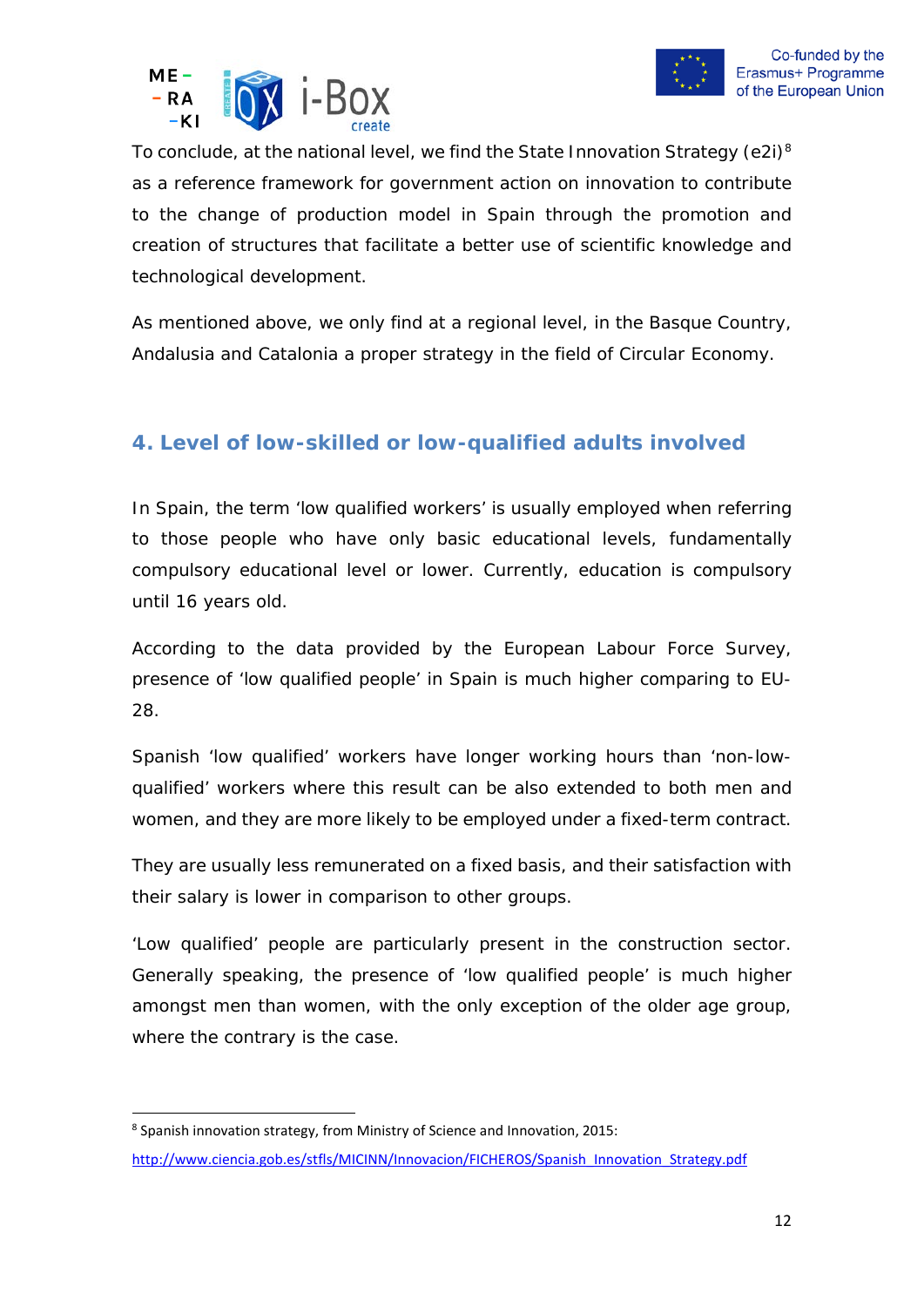



From a training perspective, 'low qualified' people are less likely to participate in training activities, and when they do they receive less hours of training *according to Eurofound. [9](#page-12-0)*

According to the annual report on the Spanish economy published by the International Monetary Fund in 2017, many of the jobs lost in the construction sector as a consequence of the financial crisis were being replaced by jobs in the thriving tourism sector, with [non-qualified workers moving from one](https://elpais.com/economia/2017/10/27/actualidad/1509099659_325922.html)  [sector to the other](https://elpais.com/economia/2017/10/27/actualidad/1509099659_325922.html) – between 2008 and 2017, the construction sector lost more than one million jobs, whereas the hospitality, restaurant and catering (HORECA) sector created around 400,000 new jobs.

Meanwhile, according to the information provided by the [Spanish Survey of](http://www.mtin.es/estadisticas/ecvt/welcome.htm)  [Quality of Life at Work,](http://www.mtin.es/estadisticas/ecvt/welcome.htm) working conditions of the Spanish 'low qualified workers' are characterised by the following main traits (data from 2010):

- 'Low qualified workers' declare a relatively high satisfaction average level with the work they carry out, although lower than other groups. By way of contrast, working people with tertiary studies suggest a satisfaction rate higher than low qualified workers since only 2.1 % declared are higly unsatisfied at work.
- Less than 55.3% and 63.2% of those working people with less than primary studies and with primary studies, respectively, declare to receive a fixed salary, whereas this percentage goes up to 72.0% amongst university workers.

<span id="page-12-0"></span><sup>9</sup> Iñigo Isusi & Antonio Corral, Spain: Quality of work and employment of lowqualified workers, Observatory: EurWORK, 2009, [https://www.eurofound.europa.eu/publications/report/2009/spain-quality-of-work](https://www.eurofound.europa.eu/publications/report/2009/spain-quality-of-work-and-employment-of-low-qualified-workers)[and-employment-of-low-qualified-workers](https://www.eurofound.europa.eu/publications/report/2009/spain-quality-of-work-and-employment-of-low-qualified-workers)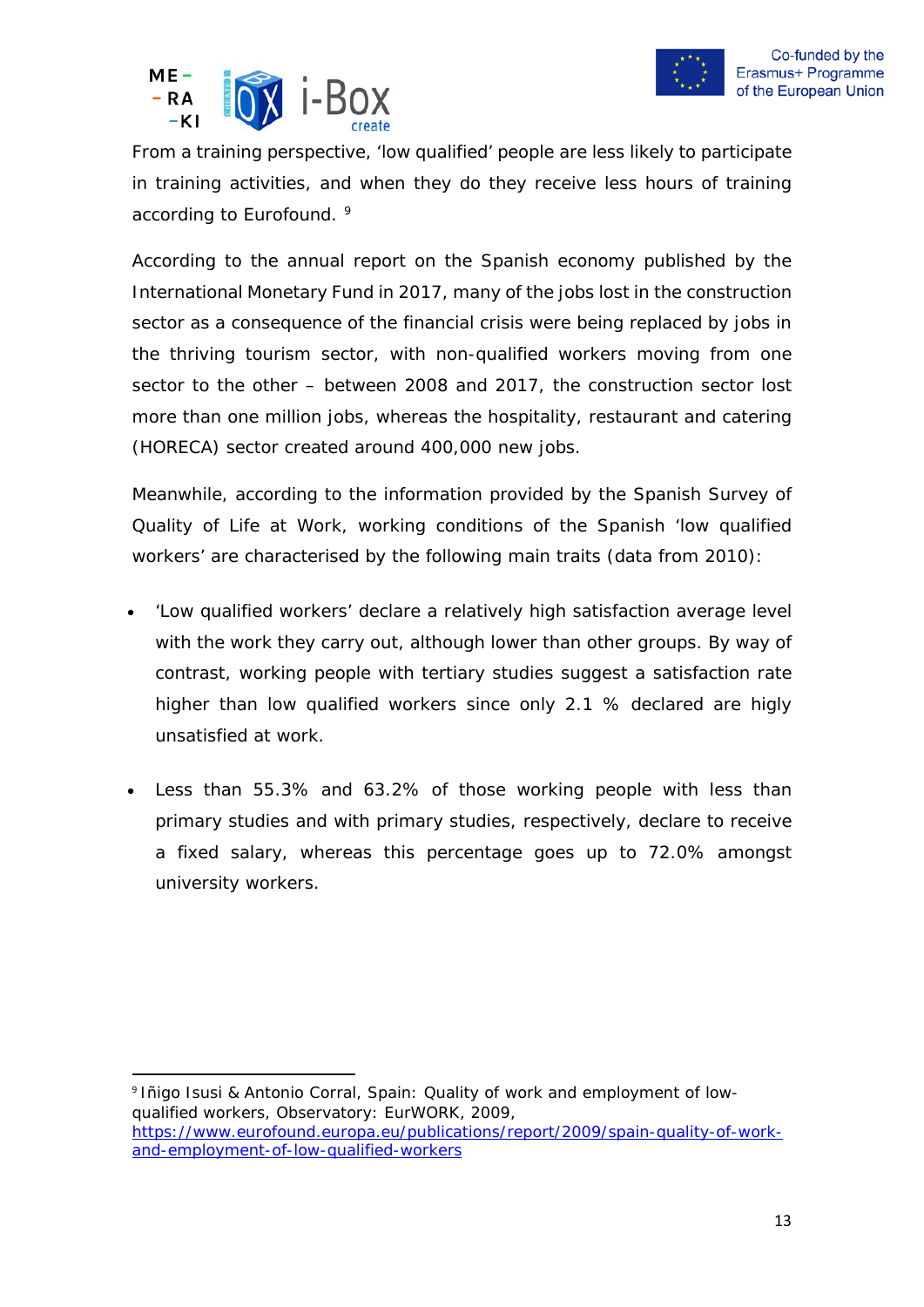



• The unemployed are defined as people without a job but actively seeking employment and currently available to start working. As we can see in the chart below, people with higher levels of education have better job prospects; the difference is particularly marked between those who have attained upper secondary education and those who have not. – In all OECD countries, tertiary graduates are more likely to be in work than nongraduates. The same result applies to self-employed professional status (more self-employed amongst the 'low qualified' workers).



**Souce:EPA,2018**

- From a time comparative perspective, the proportion of 'low qualified people' has experienced a downward trend in the last years, which shows an increase in the educational attainment of the Spanish population ('low qualified people' has reduced its relative presence in the Labour market). This trend can be extended both to men and women.
- Spanish 'Low qualified' people are particularly present in some occupational groups, basically unskilled workers, craft and related trades workers and finally sales and services workers, where this result is very similar to the EU-28 average. Interestingly, the largest percentage of 'low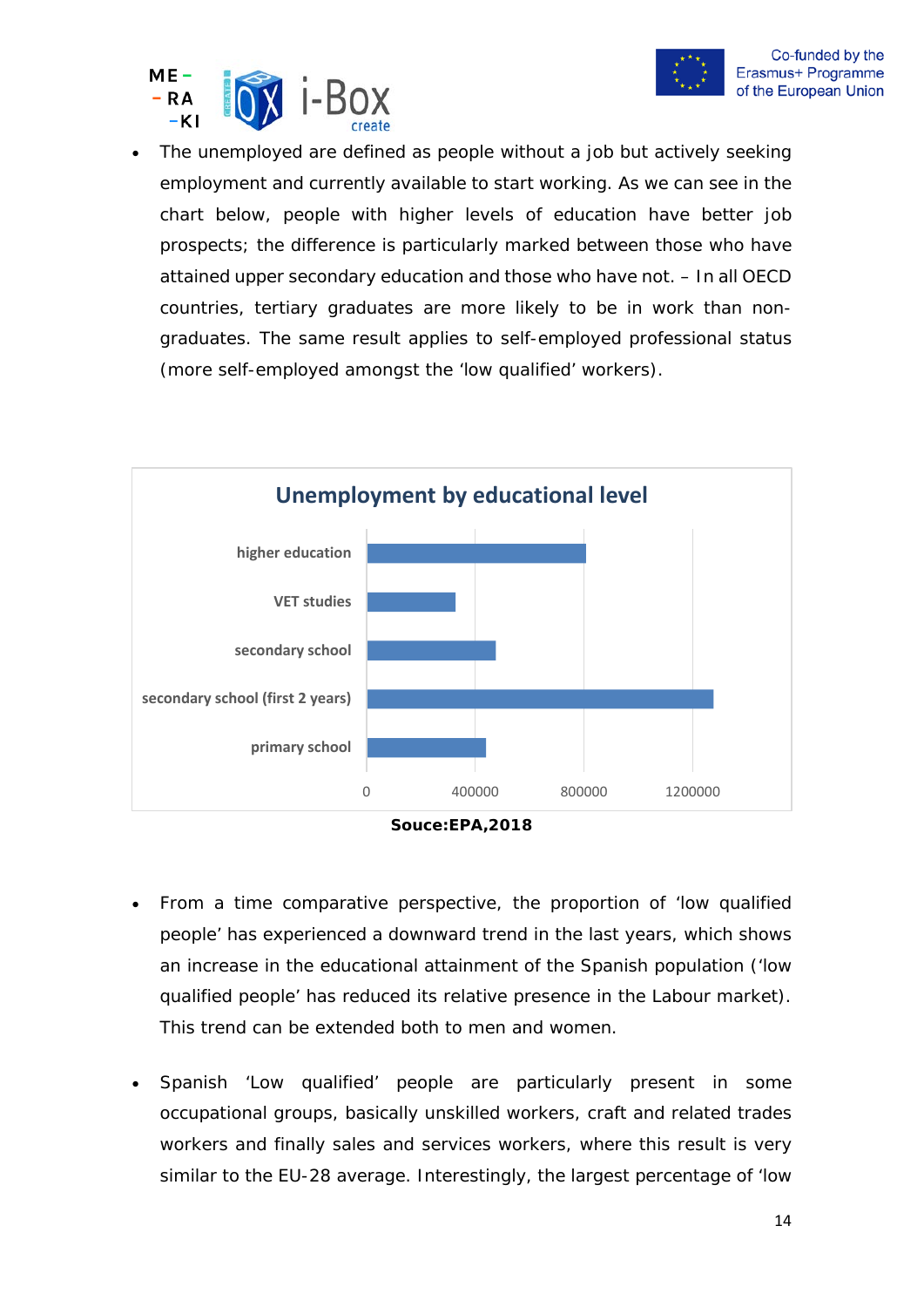



qualified' women are unskilled workers and sales and services workers, whereas the category of craft and related trades workers is the most important amongst 'low qualified' men.

- Construction is the economic sector that has the largest presence of Spanish 'low qualified' people (approximately a 20% of all the sector employment), followed by manufacturing (approximately a 18% of all sector employment), whereas the lowest percentage corresponds to education and financial intermediation services. Interestingly, gender considerations show a higher presence of 'low qualified' women in the wholesale and retail trade sector.
- As we mentioned previously, ´low qualified workers` benefit lower from training activities confirmed by several reports elaborated by the Spanish [Economic and Social Committee \(](http://www.ces.es/)CES). According to CES, those collectives more in need of training are the ones less involved of them for different reasons. The first reason is that employers prefer to invest on employees who are highly -qualified or on those who have a management role within the company. The other reason is low-educated or low-skilled individuals are also those least aware of that need of the benefits derived from their involvement in training activities (cognitive barriers), which results in a lack of motivation. Moreover, they find it difficult to negotiate with their bosses about the content and quality of their training interests.

This situation leaves out low-skilled or older workers from training on-thejob.

In order to improve the situation of 'low qualified' workers, Spanish government has taken a number of actions and initiatives. Thus, the most important one refers to the activities developed by FUNDAE2<sup>10</sup> ("Fundación

<span id="page-14-0"></span><sup>10</sup> Home page, FUNDAE, <https://www.fundae.es/>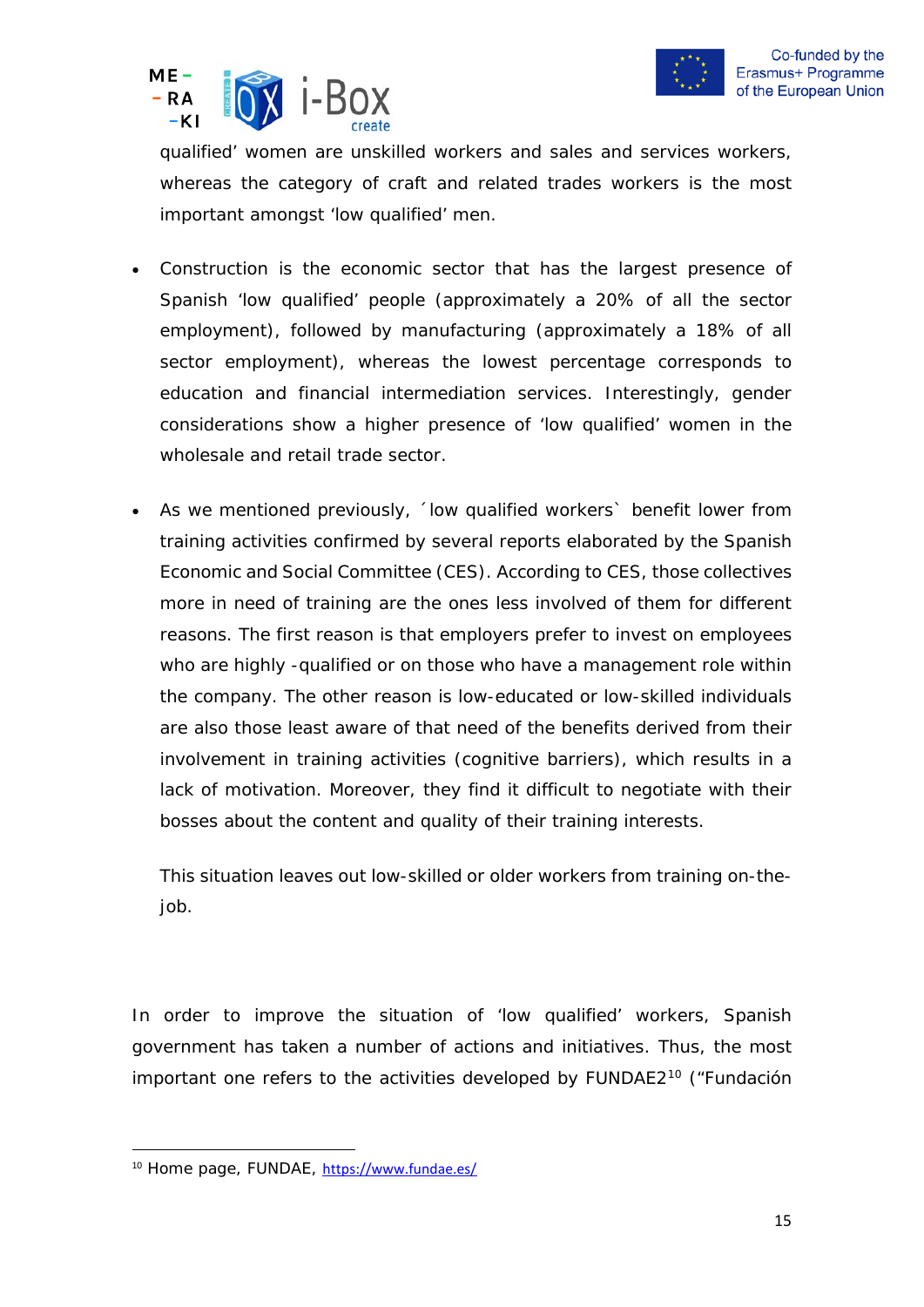



estatal para la Formación en el Empleo" in Spanish), specially the so-called supply-driven training schemes.

As a conclusion, the data gathered from the report, reflect an increase in the level of educational attainment of the working population and thus in their level of qualification. But at the same time, it is argued that most of the intense employment creation process experienced by the Spanish economy during the last years has been concentrated on sectors and occupations characterized by low levels of qualification (construction, some tertiary sectors). However, the emergent new negative economic cycle is expected to particularly affect the 'low qualified' group, as unemployment is likely to specially distress those workers with the lowest qualification levels, experience and stability in employment.

#### <span id="page-15-0"></span>**5. New Business Opportunities for low-skilled or lowqualified adults in the CircEc**

There are some companies and entrepreneurs related to the Circular Economy sector in Spain.

It is becoming more and more popular to start initiatives related to the protection of the environment. There are some companies that use as primary source recycled materials coming from waste found in beaches or other places.

Actually, we can find some companies like *Ecoembes[11](#page-15-1)* that opened the first innovation centre on the circular economy created in Europe. Located in La Rioja, it is the only laboratory focused on this area, and could turn this region into a great experimentation hub. Their goal is to promote the best lines of innovation in the field of packaging and its subsequent recycling.

<span id="page-15-1"></span><sup>11</sup> Home page, Ecoembes, [http://www.thecircularlab.com](http://www.thecircularlab.com/)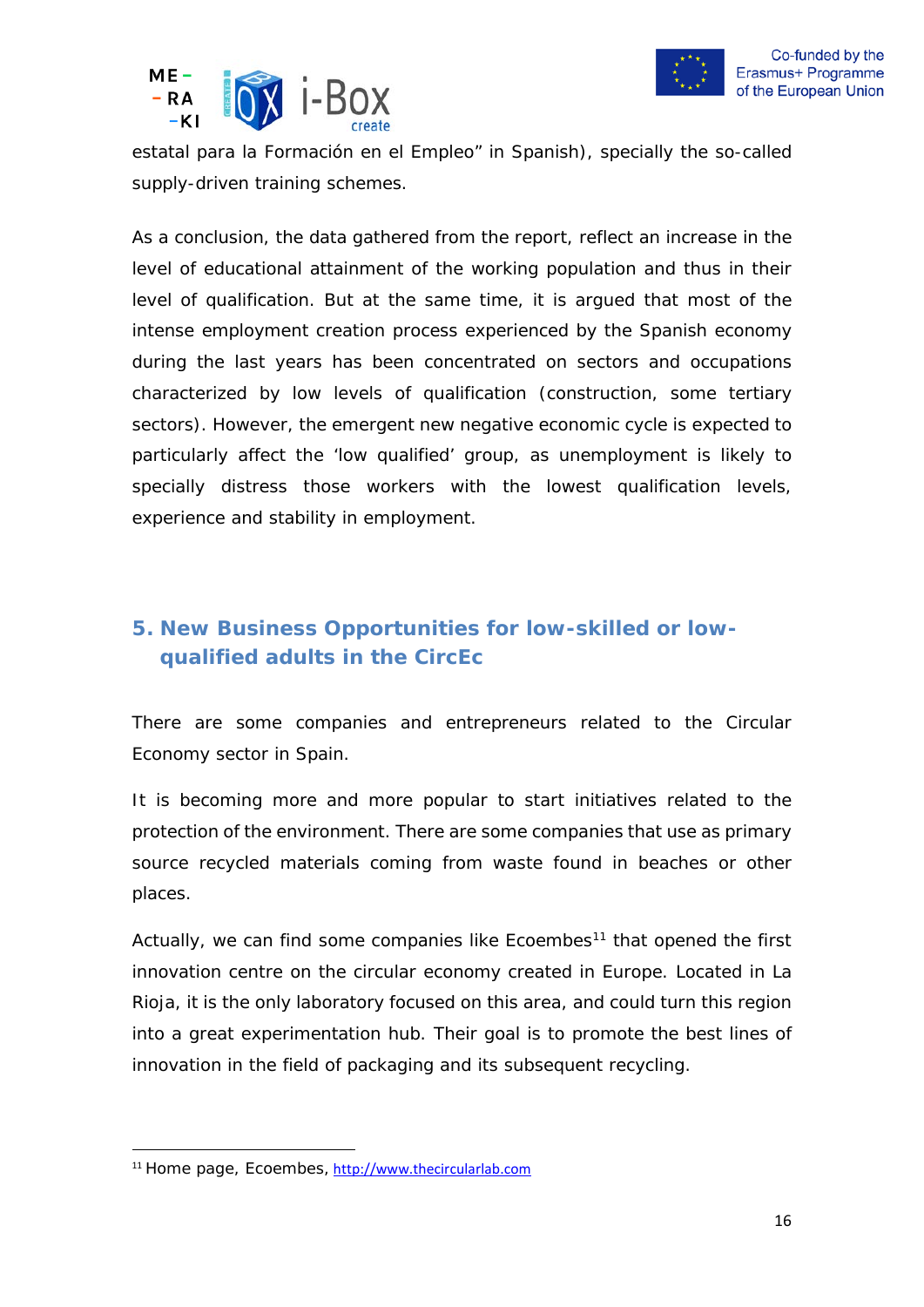



Also, there are some other initiatives mostly promoted by local governments for time banks, where any type of adults offers their time and knowledge or expertise in exchange for the time, knowledge or expertise from another adult. E.g. someone capable of repairing a lamp might do this in exchange for 2 hours of babysitting.

Repair shops might be also other field in which low-qualified adults might have an employment opportunity, as well as platforms to share tools and machinery.

Another initiative from local governments consists of shared farms for citizens: citizens request a piece of land to cultivate vegetables and the government assigns them to the citizens for a limited period of time. This is a way of using and maintaining the land and soil near the towns and villages.

Despite the great controversy in Spain due to the start of operation of mobility platforms such as Uber and Cabify, mobility is one field that might be a market niche in Spain. "The Conclusions on New Trends of Social Economy"<sup>[12](#page-16-0)</sup> show that younger generations do not expect to buy a car. Instead, they prefer to use car-sharing.

In line with mobility, since cycling is becoming increasingly popular in Spain as a mean of transport, construction workers should be properly trained. These specialists should have the necessary technical knowledge and equipment to carry out these services properly in order to preserve road safety. In recent years, more and more people are supporting sustainable transport. In 2016, Spain was the country where the use of bicycles increased

<span id="page-16-0"></span><sup>&</sup>lt;sup>12</sup> Conclusions on New Trends of Social Economy, Ministry of Agriculture and Fisheries, Food and Environment and Ministry of Economy, Industry and Competitiveness[:https://www.miteco.gob.es/es/calidad-y-evaluacion](https://www.miteco.gob.es/es/calidad-y-evaluacion-ambiental/temas/economia-circular/mesa5conclusion_tcm30-430877.pdf)[ambiental/temas/economia-circular/mesa5conclusion\\_tcm30-430877.pdf](https://www.miteco.gob.es/es/calidad-y-evaluacion-ambiental/temas/economia-circular/mesa5conclusion_tcm30-430877.pdf)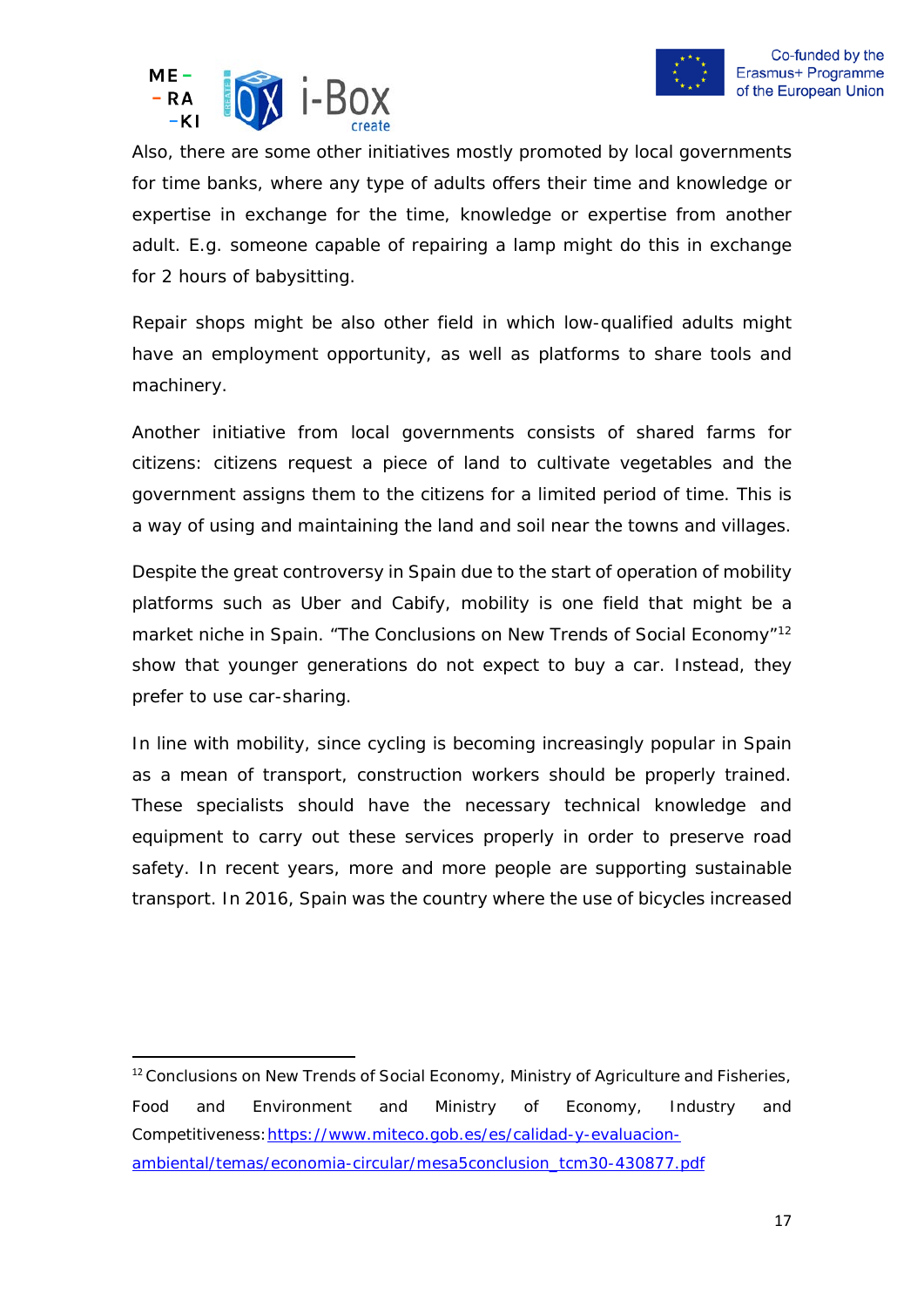



the most, with 8%, ahead of Switzerland with an increase of 6% and Finland, with an increase of 4% according to the *European commission*[13.](#page-17-0)

Also, jobs related to the textile sector might be a field to exploit in this field according to *European sustainable business federation[14](#page-17-1)*.

Trends might lead, according to the study ´*Employment and the circular economy. Job creation in a more resource efficient Britain. Green Alliance, 2015`,* low-skilled adults will be potentially needed in Circular Economy activities mainly related to:

- Closed-loop recycling (Using waste to make new products without changing the inherent properties of the material being recycled).
- Open-loop recycling (also, Downcycling, uses recovered materials to create products that have lower value compared to those produced in closed-loop recycling).
- Reuse.

All in all, there are different working sectors that are likely to change in a few years, and creativity seems to be key in all of them.

<span id="page-17-0"></span><sup>&</sup>lt;sup>13</sup> News from European commission "the bike an ally for the environment and for you" (2016): [https://ec.europa.eu/spain/news/20190603\\_%20The-bike-an-ally-for-the](https://ec.europa.eu/spain/news/20190603_%20The-bike-an-ally-for-the-environment-and-for-you_es)[environment-and-for-you\\_es](https://ec.europa.eu/spain/news/20190603_%20The-bike-an-ally-for-the-environment-and-for-you_es)

<span id="page-17-1"></span><sup>&</sup>lt;sup>14</sup> Circular fashion advocacy, a strategy towards a circular fashion industry in Europe, 2019: [https://ecopreneur.eu/wp-content/uploads/2019/03/EcoP-Circular-Fashion-Advocacy-Report-28-3-](https://ecopreneur.eu/wp-content/uploads/2019/03/EcoP-Circular-Fashion-Advocacy-Report-28-3-19.pdf)

[<sup>19.</sup>pdf](https://ecopreneur.eu/wp-content/uploads/2019/03/EcoP-Circular-Fashion-Advocacy-Report-28-3-19.pdf)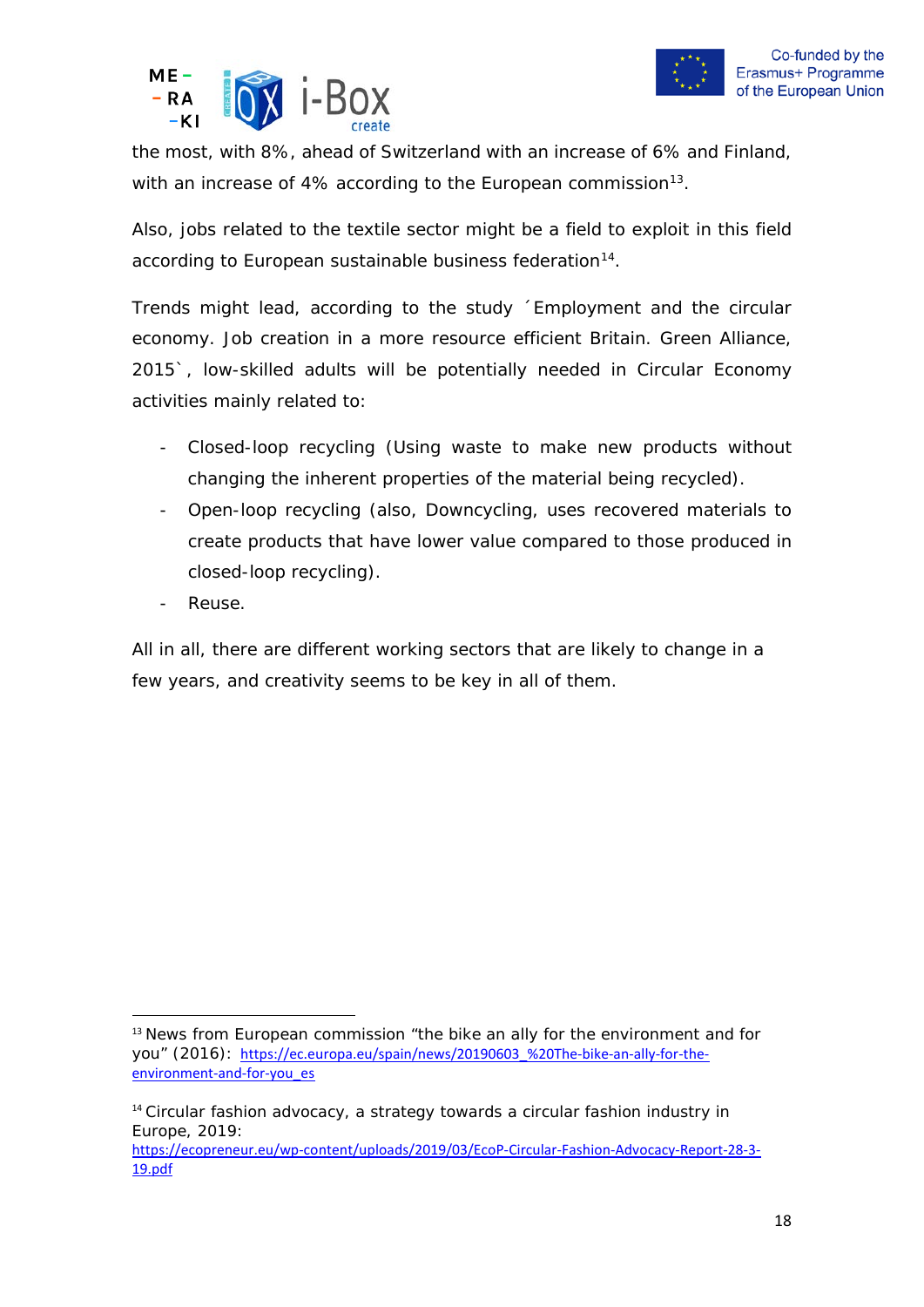



#### <span id="page-18-0"></span>**6. The Pocket Library: collection of documents, reports, book, and websites on circular economy**

With regards to sources and methods for collecting data, we have collected it from different online sources. Especifically, information was collected through:



1. Report: "situation and evolution of the circular economy in Spain". The document presents some general information about Circular Economy, Indicators on Circular Economy and its context in Spain regarding resources, water, waste, recycling and actors and good practices identified in Spain, as well as the framework offered by the politics and some recommendations:

<http://informecotec.es/media/informe-CotecISBN-1.pdf>

- 2. Report: "Why and how to develop circular economy strategies at regional levels", issued by the Foundation for Circular Economy. The document shows references of regional strategies in Circular Economy, as well as some tools at legal, economic and informative-educative levels. The document also gathers information about the first initiatives put into practice in Spain: [http://economiacircular.org/DOCUMENTACION/Publicaciones/Monogr](http://economiacircular.org/DOCUMENTACION/Publicaciones/Monografias/201703_Por%20qu%C3%A9%20y%20c%C3%B3mo.pdf) [afias/201703\\_Por%20qué%20y%20cómo.pdf](http://economiacircular.org/DOCUMENTACION/Publicaciones/Monografias/201703_Por%20qu%C3%A9%20y%20c%C3%B3mo.pdf)
- 3. Blog site with information about Platforms, Documents, Articles, Legislation, Statistics, Guides, Good Practices, pieces of News, and audiovisual content on Circular Economy: [http://headesociedaddelconocimiento.blogspot.com/2018/07/herrami](http://headesociedaddelconocimiento.blogspot.com/2018/07/herramientas-de-apoyo-la-economia.html) [entas-de-apoyo-la-economia.html](http://headesociedaddelconocimiento.blogspot.com/2018/07/herramientas-de-apoyo-la-economia.html)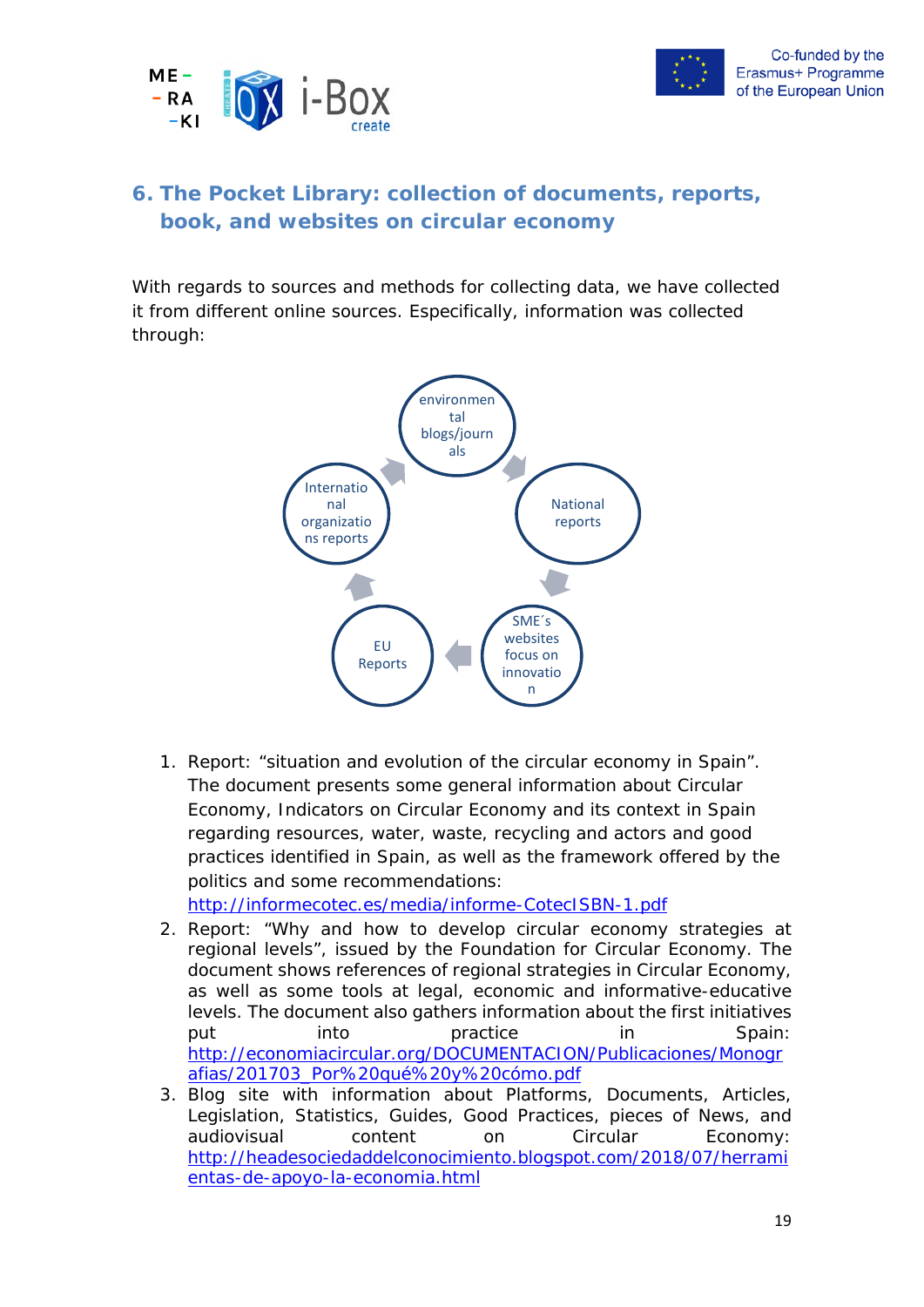



- 4. Tools to measure Corporate Social Responsibility: [https://blogmapfre.com/responsabilidad-social/que-herramientas-se](https://blogmapfre.com/responsabilidad-social/que-herramientas-se-utilizan-para-medir-la-responsabilidad-social-corporativa/)[utilizan-para-medir-la-responsabilidad-social-corporativa/](https://blogmapfre.com/responsabilidad-social/que-herramientas-se-utilizan-para-medir-la-responsabilidad-social-corporativa/)
- 5. European Investment Bank Circular Economy Guide: [https://circulareconomy.europa.eu/platform/en/knowledge/eib](https://circulareconomy.europa.eu/platform/en/knowledge/eib-guide-circular-economy)[guide-circular-economy](https://circulareconomy.europa.eu/platform/en/knowledge/eib-guide-circular-economy)
- 6. OECD Guide on Business Models for the Circular Economy. Opportunities and Challenges from a Policy Perspective: [https://www.oecd.org/environment/waste/policy-highlights-business](https://www.oecd.org/environment/waste/policy-highlights-business-models-for-the-circular-economy.pdf)[models-for-the-circular-economy.pdf.](https://www.oecd.org/environment/waste/policy-highlights-business-models-for-the-circular-economy.pdf) The guide is available in English in the following the following that the state of the following the link: [https://www.eib.org/attachments/thematic/circular\\_economy\\_guide\\_](https://www.eib.org/attachments/thematic/circular_economy_guide_en.pdf) [en.pdf](https://www.eib.org/attachments/thematic/circular_economy_guide_en.pdf)
- 7. Initiatives from the European Investment Bank on Circular Economy: <https://www.eib.org/en/projects/initiatives/circular-economy/index>
- 8. Circular Business Models for the building sector (Ellen MacArthur Foundation): [https://circulareconomy.europa.eu/platform/sites/default/files/knowl](https://circulareconomy.europa.eu/platform/sites/default/files/knowledge_-_circular_business-models-for_the_environment.pdf) edge - circular business-models-for the environment.pdf

#### <span id="page-19-0"></span>**7. Tools and methodologies for CircEc and SR applications**

In recent years, actions and initiatives have been developed in our country in administrations, companies and social organizations, but the implementation of circular strategies is still incipient. Nevertheless, some of the methodologies used are the following:

- waste prevention
- reduce -recycle -reuse
- industrial ecology
- Eco-Conception
- [Industrial symbiosis](https://en.wikipedia.org/wiki/Industrial_symbiosis)
- sharing economy
- FTSE4good IBEX
- Merco (corporate social responsibility ranking -Monitor Empresarial de Reputación Corporativa in Spanish). [15](#page-19-1)

<span id="page-19-1"></span><sup>&</sup>lt;sup>15</sup> social responsible companies <sup>2</sup> ranking in Spain, 2019: <http://merco.info/es/ranking-merco-empresas>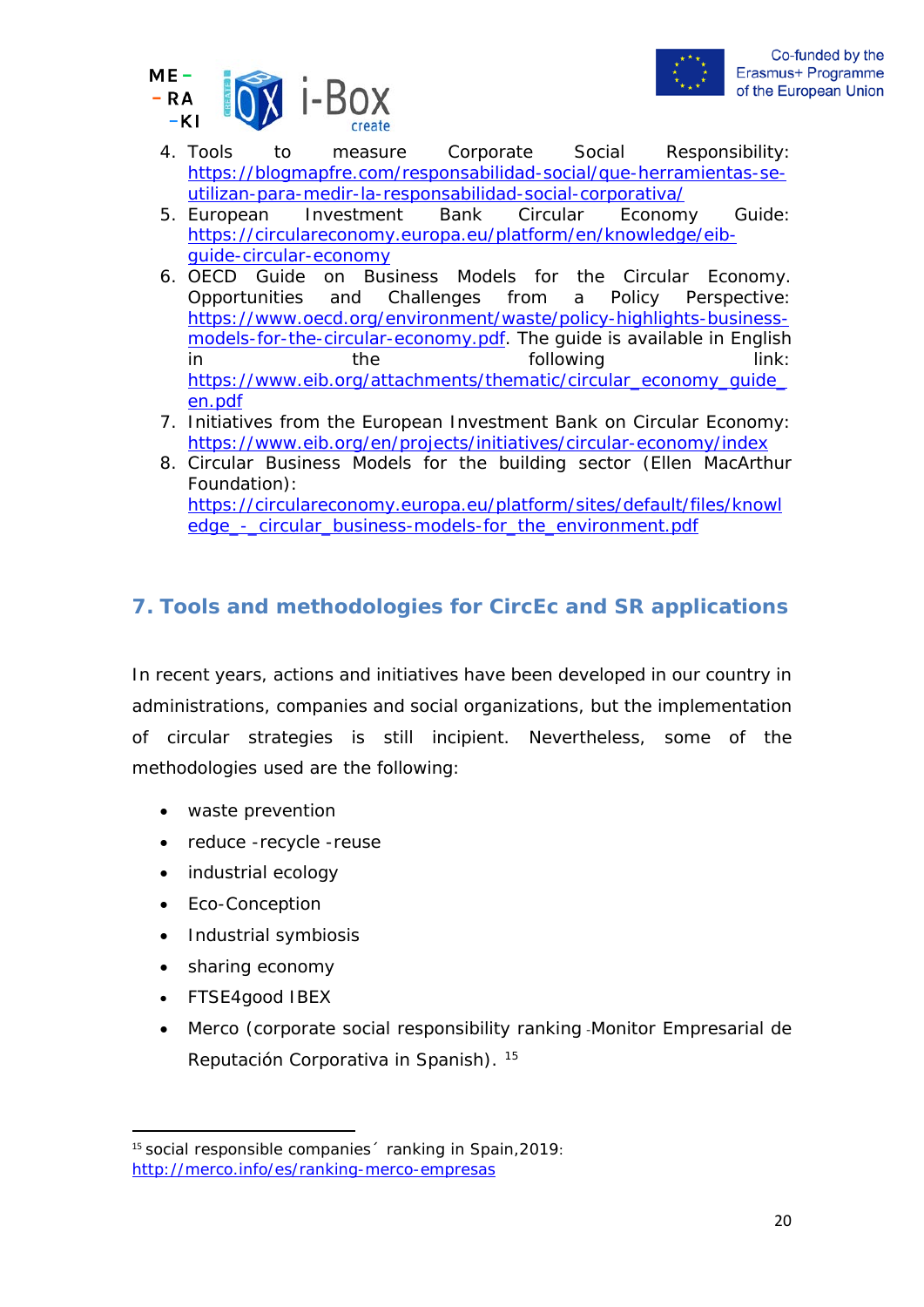



• Organic food (The Spanish organic market is smaller than average for the European Union, but it has grown steadily in the last five years (data from 2011 gathered from *IFOAM EU* [16](#page-20-0)which is the European organisation for organic food and farming). Regarding exports and imports: A large proportion of the organic production – mainly fruits, vegetables, wine and oil – is sold in other EU countries.

At regional level, it is worth mentioning that there are emerging some innovation groups such as "Leaders of Innovation and Circular Economy of the Valencian Community"<sup>[17](#page-20-1)</sup> in order to make visibility, promote and raise awareness about the sustainability and benefits for society and the environment of the new model of the circular economy.

At the first meeting of the group of "Leaders of Innovation and Circular Economy of the Valencian Community" they agreed the model of operation, initial objectives, and work proposals. Among the proposals, it was agreed to hold events with the presence of national and international guests and round tables where success stories can be presented and visions of innovation and the circular economy in various fields.

- Circular Economy tool, developed by Cambridge University and the Manufacturing Institute. It provides free tools and materials for companies to help in the development of commercially sustainable products, services and models:<http://circulareconomytoolkit.org/>
- Tool for the evaluation of the economic, social and environmental sustainability of a building:<http://www.breeam.es/breeam-espana>
- Set of tools addressed to governments "Toolkit for policymakers" from the Ellen MacArthur Foundation. The kit identifies eight key ideas, options to take, opportunities and barriers, and it demonstrates how these tools can be applied in a pilot study carried out in Denmark:

<span id="page-20-0"></span><sup>16</sup> Making Europe more organic, IFOAM EU: <https://www.ifoam-eu.org/en/about-us/mission-achievements>

<span id="page-20-1"></span><sup>&</sup>lt;sup>17</sup> Nace el grupo de líderes de innovación y economía circular de la comunidad valenciana, CEEI Valencia,2018: <http://ceeivalencia.emprenemjunts.es/?op=8&n=16655>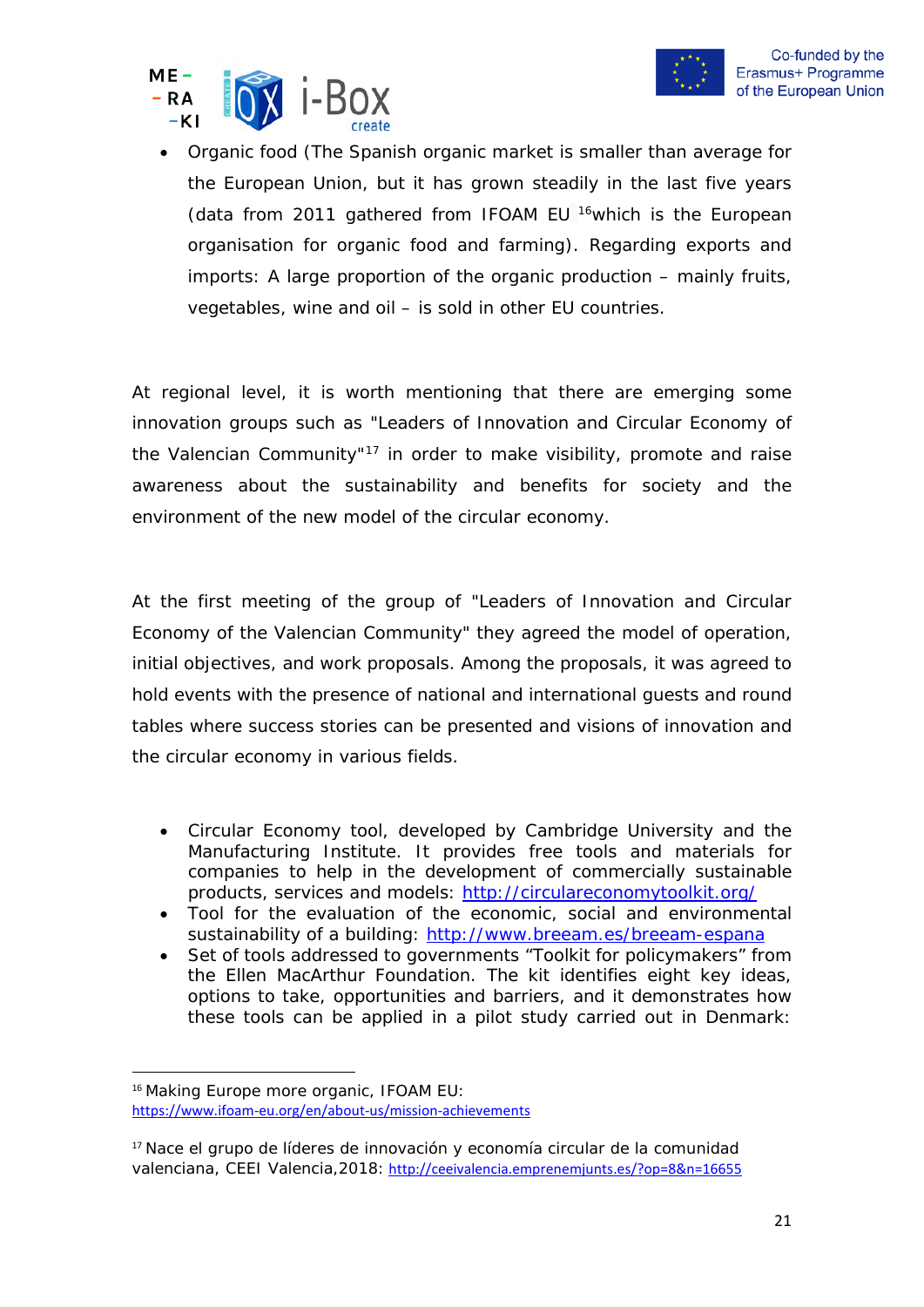



[https://www.ellenmacarthurfoundation.org/resources/apply/toolkit](https://www.ellenmacarthurfoundation.org/resources/apply/toolkit-for-policymakers)[for-policymakers](https://www.ellenmacarthurfoundation.org/resources/apply/toolkit-for-policymakers)

- Three steps to finance Circular Economy in enterprises: [http://headesociedaddelconocimiento.blogspot.com/2018/09/aunque](http://headesociedaddelconocimiento.blogspot.com/2018/09/aunque-las-oportunidades-para-invertir.html) [-las-oportunidades-para-invertir.html](http://headesociedaddelconocimiento.blogspot.com/2018/09/aunque-las-oportunidades-para-invertir.html)
- Greendigitalcharter is a platform where cities can navigate and share projects and tools, and exchange and monitor their experiences and implementations. The toolkit was developed in some cities through the NICE project:

[http://www.greendigitalcharter.eu/nice\\_toolkit/index.php](http://www.greendigitalcharter.eu/nice_toolkit/index.php)

- The Circular Economy Practitioner Guide is a guide with examples and strategies to help in the transition to Circular Economy: <https://www.ceguide.org/>
- Guide of the CEO for Climate Action, presented in the COP21 (UN Climate Summit): [https://www.wbcsd.org/Overview/Resources/General/The-CEO-](https://www.wbcsd.org/Overview/Resources/General/The-CEO-Guide-to-CLIMATE-ACTION)[Guide-to-CLIMATE-ACTION.](https://www.wbcsd.org/Overview/Resources/General/The-CEO-Guide-to-CLIMATE-ACTION) PDF in English: <https://www.wbcsd.org/contentwbc/download/4380/59047>
- Tools for Circular Entrepreneurship: [https://hollandcircularhotspot.nl/en/useful-tools-for-circular](https://hollandcircularhotspot.nl/en/useful-tools-for-circular-entrepreneurship/)[entrepreneurship/](https://hollandcircularhotspot.nl/en/useful-tools-for-circular-entrepreneurship/)
- PAAS (Product-as-a-Service) entrepreneurs and financers with a Circular Economy perspective: [https://www.circle-economy.com/wp](https://www.circle-economy.com/wp-content/uploads/2019/09/PaaS-Question-Kit.pdf)[content/uploads/2019/09/PaaS-Question-Kit.pdf](https://www.circle-economy.com/wp-content/uploads/2019/09/PaaS-Question-Kit.pdf)
- Workbook for developing Circular Economy Business Models "Organising the Circular Economy": [https://circulareconomy.europa.eu/platform/sites/default/files/organi](https://circulareconomy.europa.eu/platform/sites/default/files/organising_for_the_circular_economy_ebook.pdf) [sing\\_for\\_the\\_circular\\_economy\\_ebook.pdf](https://circulareconomy.europa.eu/platform/sites/default/files/organising_for_the_circular_economy_ebook.pdf)
- Waste prevention and/or prohibition (page 15: [http://economiacircular.org/DOCUMENTACION/Publicaciones/Monogr](http://economiacircular.org/DOCUMENTACION/Publicaciones/Monografias/201703_Por%20qu%C3%A9%20y%20c%C3%B3mo.pdf) [afias/201703\\_Por%20qu%C3%A9%20y%20c%C3%B3mo.pdf\)](http://economiacircular.org/DOCUMENTACION/Publicaciones/Monografias/201703_Por%20qu%C3%A9%20y%20c%C3%B3mo.pdf)
- Mandatory recycling of waste (page 15: [http://economiacircular.org/DOCUMENTACION/Publicaciones/Monogr](http://economiacircular.org/DOCUMENTACION/Publicaciones/Monografias/201703_Por%20qu%C3%A9%20y%20c%C3%B3mo.pdf) [afias/201703\\_Por%20qu%C3%A9%20y%20c%C3%B3mo.pdf\)](http://economiacircular.org/DOCUMENTACION/Publicaciones/Monografias/201703_Por%20qu%C3%A9%20y%20c%C3%B3mo.pdf)
- Systems of Widened Responsibility for Producers (page 15: [http://economiacircular.org/DOCUMENTACION/Publicaciones/Monogr](http://economiacircular.org/DOCUMENTACION/Publicaciones/Monografias/201703_Por%20qu%C3%A9%20y%20c%C3%B3mo.pdf) [afias/201703\\_Por%20qu%C3%A9%20y%20c%C3%B3mo.pdf\)](http://economiacircular.org/DOCUMENTACION/Publicaciones/Monografias/201703_Por%20qu%C3%A9%20y%20c%C3%B3mo.pdf)
- Industrial expression of the symbiosis: [https://www.ellenmacarthurfoundation.org/case-studies/effective](https://www.ellenmacarthurfoundation.org/case-studies/effective-industrial-symbiosis)[industrial-symbiosis](https://www.ellenmacarthurfoundation.org/case-studies/effective-industrial-symbiosis)
- Index FTSE4good IBEX
- Merco (Monitor Empresarial de Reputación Corporativa). <http://merco.info/es/ranking-merco-empresas>
- At economic level, there are also some other instruments that can be used at regional level (page 15 [http://economiacircular.org/DOCUMENTACION/Publicaciones/Monogr](http://economiacircular.org/DOCUMENTACION/Publicaciones/Monografias/201703_Por%20qu%C3%A9%20y%20c%C3%B3mo.pdf) [afias/201703\\_Por%20qu%C3%A9%20y%20c%C3%B3mo.pdf\)](http://economiacircular.org/DOCUMENTACION/Publicaciones/Monografias/201703_Por%20qu%C3%A9%20y%20c%C3%B3mo.pdf):
	- o Relationships with Social Economy
	- o Attribution criteria of public markets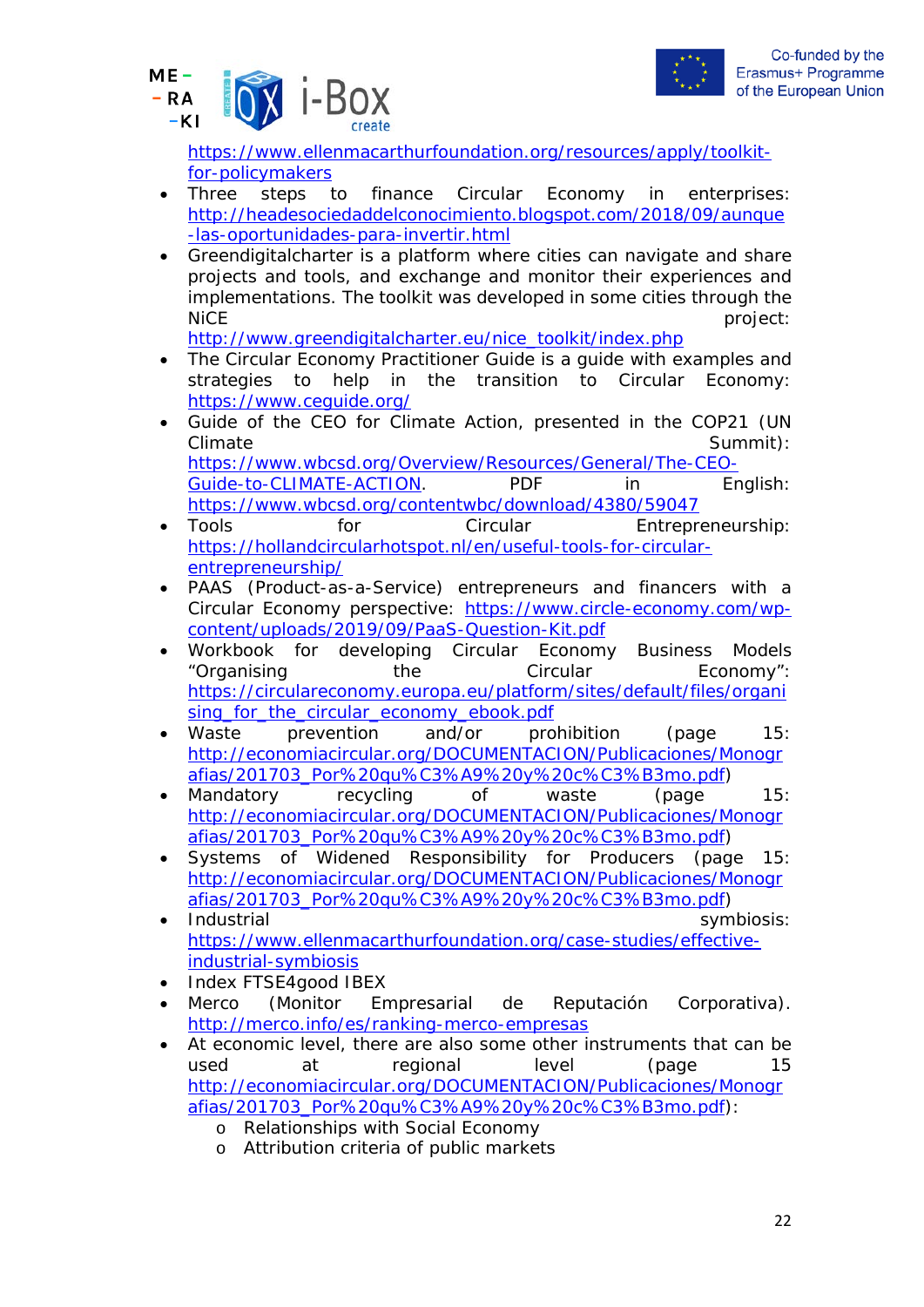



o Possibilities of differentiating taxes on products, the type of waste gathering, the waste-treatment plants.

#### **8. Bibliography**

- Situación y evolución de la Economía Circular en España. Fundación COTEC para la innovación. 2017. Retrieved from: <http://informecotec.es/media/informe-CotecISBN-1.pdf> on the 20th of October 2019.
- Conclusiones de la Mesa 5: Nuevas tendencias en Economía Circular. Ministerio de Agricultura y Pesca, Alimentación y Medio ambiente y Ministerio de Economía, Industria y Competitividad. Retrieved from: [https://www.miteco.gob.es/es/calidad-y-evaluacion](https://www.miteco.gob.es/es/calidad-y-evaluacion-ambiental/temas/economia-circular/mesa5conclusion_tcm30-430877.pdf)[ambiental/temas/economia-circular/mesa5conclusion\\_tcm30-430877.pdf](https://www.miteco.gob.es/es/calidad-y-evaluacion-ambiental/temas/economia-circular/mesa5conclusion_tcm30-430877.pdf) on the 29th of October 2019.
- Employment and the circular economy. Job creation in a more resource efficient Britain. Green Alliance, 2015. Retrieved from: [http://ecointelligentgrowth.net/wp](http://ecointelligentgrowth.net/wp-content/uploads/2015/02/Employment-and-the-circular-economy-summary.pdf)[content/uploads/2015/02/Employment-and-the-circular-economy](http://ecointelligentgrowth.net/wp-content/uploads/2015/02/Employment-and-the-circular-economy-summary.pdf)[summary.pdf](http://ecointelligentgrowth.net/wp-content/uploads/2015/02/Employment-and-the-circular-economy-summary.pdf) on the 29th of October 2019.
- Circular fashion advocacy report. European sustainable business federation, 2019. Retrieved from on the 28<sup>th</sup> of October 2019: [https://ecopreneur.eu/wp-content/uploads/2019/03/EcoP-Circular-](https://ecopreneur.eu/wp-content/uploads/2019/03/EcoP-Circular-Fashion-Advocacy-Report-28-3-19.pdf)[Fashion-Advocacy-Report-28-3-19.pdf](https://ecopreneur.eu/wp-content/uploads/2019/03/EcoP-Circular-Fashion-Advocacy-Report-28-3-19.pdf)
- Environmental Framework Programme 2020 of the Basque country Government, 2014. Retrieved from: [https://www.irekia.euskadi.eus/uploads/attachments/6057/Environment](https://www.irekia.euskadi.eus/uploads/attachments/6057/Environmental_Framework_Programme_2020.pdf?1426067174) al Framework Programme 2020.pdf?1426067174 on the 28<sup>th</sup> of October 2019.
- The bike an ally for the environment and for you, European commission. News in Spain, 2019. Retrieved from: [https://ec.europa.eu/spain/news/20190603\\_%20The-bike-an-ally-for](https://ec.europa.eu/spain/news/20190603_%20The-bike-an-ally-for-the-environment-and-for-you_es)[the-environment-and-for-you\\_es](https://ec.europa.eu/spain/news/20190603_%20The-bike-an-ally-for-the-environment-and-for-you_es) on the 31<sup>st</sup> of October 2019.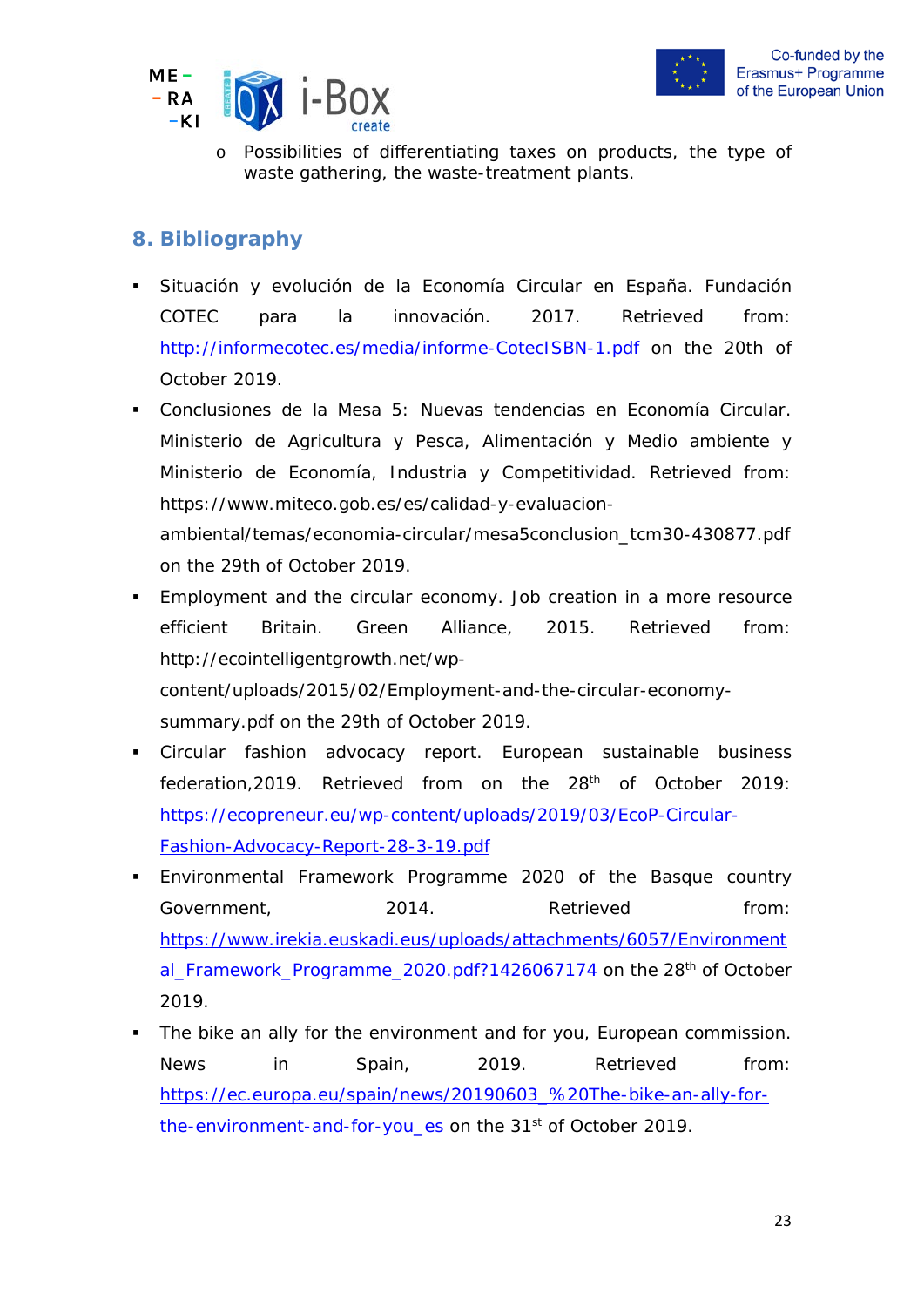



- Por qué y como desarrollar estrategias de economia circular en el ámbito regional.Fundación para la economia circular, 2017. Retrieved from: [http://economiacircular.org/DOCUMENTACION/Publicaciones/Monografia](http://economiacircular.org/DOCUMENTACION/Publicaciones/Monografias/201703_Por%20qu%C3%A9%20y%20c%C3%B3mo.pdf) [s/201703\\_Por%20qué%20y%20cómo.pdf](http://economiacircular.org/DOCUMENTACION/Publicaciones/Monografias/201703_Por%20qu%C3%A9%20y%20c%C3%B3mo.pdf) on 10th of October 2019.
- Spanish strategy in circular economy 2030, from Ministry of Agriculture and Fisheries, Food and Environment, 2018: Retrieved **from:** the contract of the contract of the contract of the contract of the contract of the contract of the contract of the contract of the contract of the contract of the contract of the contract of the contract [http://www.prodetur.es/prodetur/AlfrescoFileTransferServlet?action=do](http://www.prodetur.es/prodetur/AlfrescoFileTransferServlet?action=download&ref=25675460-51d5-487d-8b78-9388f20aa763)

[wnload&ref=25675460-51d5-487d-8b78-9388f20aa763](http://www.prodetur.es/prodetur/AlfrescoFileTransferServlet?action=download&ref=25675460-51d5-487d-8b78-9388f20aa763) on 27<sup>th</sup> of October 2019.

- Iñigo Isusi & Antonio Corral, Spain: Quality of work and employment of low-qualified workers. EurWORK ,2009. Retrieved from: [https://www.eurofound.europa.eu/publications/report/2009/spain](https://www.eurofound.europa.eu/publications/report/2009/spain-quality-of-work-and-employment-of-low-qualified-workers)[quality-of-work-and-employment-of-low-qualified-workers](https://www.eurofound.europa.eu/publications/report/2009/spain-quality-of-work-and-employment-of-low-qualified-workers) on 12th of October 2019.
- How does education affect employment rates? (OECD library). Retrieved from: [https://www.oecd-ilibrary.org/docserver/eag\\_highlights-2012-11](https://www.oecd-ilibrary.org/docserver/eag_highlights-2012-11-en.pdf?expires=1573634012&id=id&accname=guest&checksum=DC20A856A076A35241B794A1D7CA9DBD) [en.pdf?expires=1573634012&id=id&accname=guest&checksum=DC20A](https://www.oecd-ilibrary.org/docserver/eag_highlights-2012-11-en.pdf?expires=1573634012&id=id&accname=guest&checksum=DC20A856A076A35241B794A1D7CA9DBD) [856A076A35241B794A1D7CA9DBD](https://www.oecd-ilibrary.org/docserver/eag_highlights-2012-11-en.pdf?expires=1573634012&id=id&accname=guest&checksum=DC20A856A076A35241B794A1D7CA9DBD) on 20th of October 2019.
- Herramientas de apoyo a la economía circular. Blog de la sociedad de la información y el conocimiento, 2018. Retrieved from: [http://headesociedaddelconocimiento.blogspot.com/2018/07/herramient](http://headesociedaddelconocimiento.blogspot.com/2018/07/herramientas-de-apoyo-la-economia.html) [as-de-apoyo-la-economia.html](http://headesociedaddelconocimiento.blogspot.com/2018/07/herramientas-de-apoyo-la-economia.html) on 29th of october 2019.
- ¿Qué herramientas se utilizan para medir la responsabilidad social corporativa? (Blog, 2016). Retrived from: [https://blogmapfre.com/responsabilidad-social/que-herramientas-se](https://blogmapfre.com/responsabilidad-social/que-herramientas-se-utilizan-para-medir-la-responsabilidad-social-corporativa/)[utilizan-para-medir-la-responsabilidad-social-corporativa/](https://blogmapfre.com/responsabilidad-social/que-herramientas-se-utilizan-para-medir-la-responsabilidad-social-corporativa/) on 10th of October 2019
- El FMI presentará este lunes su informe anual sobre la economía Española, Europa Press 2017. Retrived from: [https://www.periodistadigital.com/economia/bolsa/20170130/fmi](https://www.periodistadigital.com/economia/bolsa/20170130/fmi-%20presentara-lunes-informe-anual-economia-espanola-2-noticia-689400062510/)[presentara-lunes-informe-anual-economia-espanola-2-noticia-](https://www.periodistadigital.com/economia/bolsa/20170130/fmi-%20presentara-lunes-informe-anual-economia-espanola-2-noticia-689400062510/)[689400062510/](https://www.periodistadigital.com/economia/bolsa/20170130/fmi-%20presentara-lunes-informe-anual-economia-espanola-2-noticia-689400062510/) On 10th of October 2019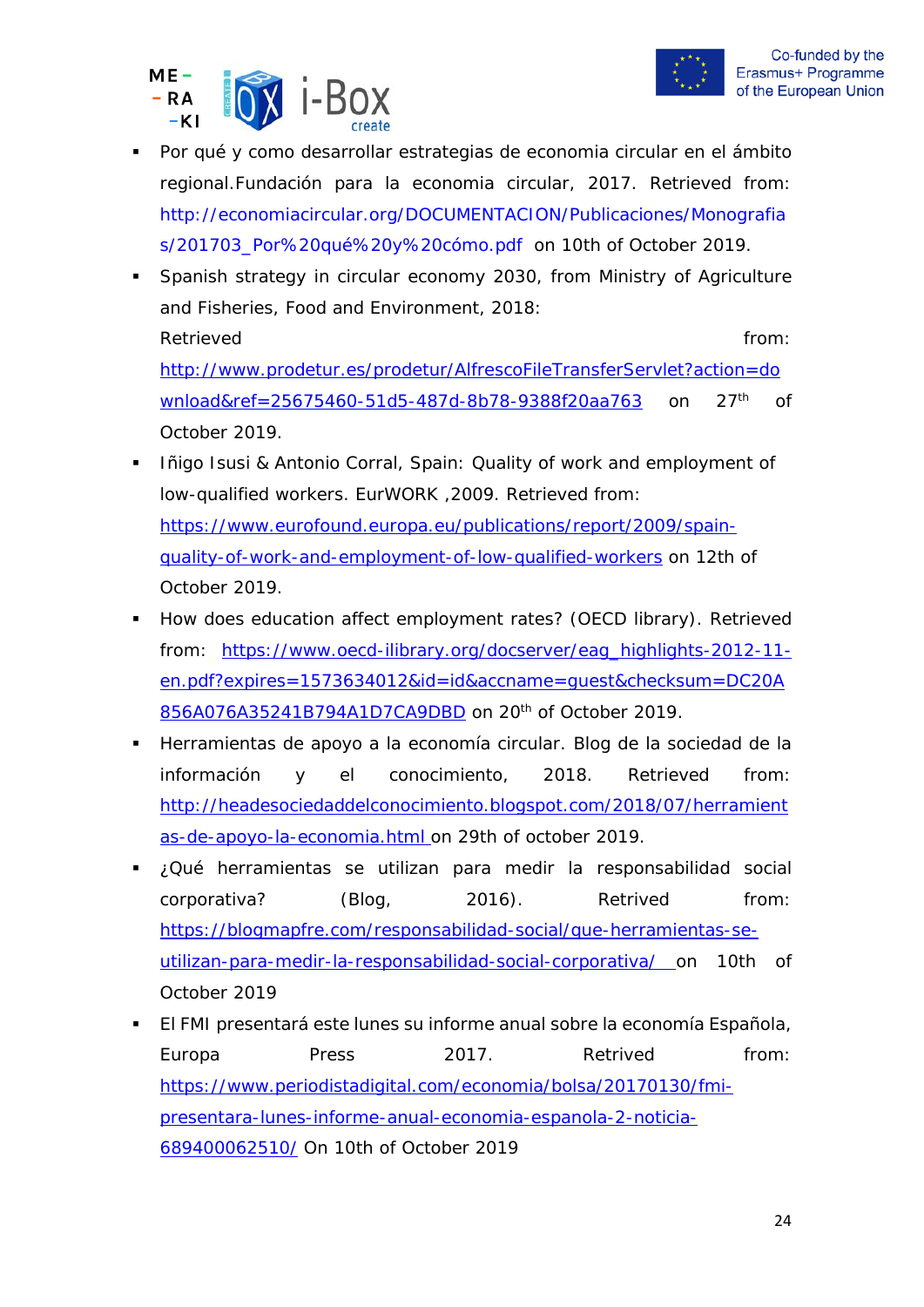



Suistainable development report, SPAIN 2019. Retrived from: [https://s3.amazonaws.com/sustainabledevelopment.report/2019/201](https://s3.amazonaws.com/sustainabledevelopment.report/2019/2019_sustainable_development_report.pdf) [9\\_sustainable\\_development\\_report.pdf](https://s3.amazonaws.com/sustainabledevelopment.report/2019/2019_sustainable_development_report.pdf) On 10th of October 2019.

- Plan estatal marco de gestión de residuos.(PEMAR 2016-2022), The Ministry of Agriculture, Food and Environment, '2015. Retrieved from: [https://www.miteco.gob.es/es/calidad-y-evaluacion-ambiental/planes-y](https://www.miteco.gob.es/es/calidad-y-evaluacion-ambiental/planes-y-estrategias/pemaraprobado6noviembrecondae_tcm30-170428.pdf)[estrategias/pemaraprobado6noviembrecondae\\_tcm30-170428.pdf](https://www.miteco.gob.es/es/calidad-y-evaluacion-ambiental/planes-y-estrategias/pemaraprobado6noviembrecondae_tcm30-170428.pdf) on 8th of October 2019
- ¿Qué clase de empleo generará una economía circular?. Residuos profesional, 2015. Retrieved from: [https://www.residuosprofesional.com/empleo-generara-economia](https://www.residuosprofesional.com/empleo-generara-economia-circular/)[circular/](https://www.residuosprofesional.com/empleo-generara-economia-circular/) on 12th of November 2019
- **IFOAM, EU group, making Europe more organic, 2019. Retrieved from:** <https://www.ifoam-eu.org/en/about-us/mission-achievements> on 12th of November 2019
- Monitor empresarial de reputación empresarial, 2018. Retrieved from: <http://merco.info/es/que-es-merco> on 15th of October 2019.
- **Economia circular, Ellen Macarthur Foundation. 2019. Retrieved from:** [https://www.ellenmacarthurfoundation.org/es/economia](https://www.ellenmacarthurfoundation.org/es/economia-circular/escuelas-de-pensamiento)[circular/escuelas-de-pensamiento](https://www.ellenmacarthurfoundation.org/es/economia-circular/escuelas-de-pensamiento) on 15th of October 2019
- Economia circular y oportunidades de empleo. El mundo ecológico, 2019. Retrieved from: [https://www.elmundoecologico.es/emprendedores/empleo-economia-](https://www.elmundoecologico.es/emprendedores/empleo-economia-circular-mares-madrid/)

[circular-mares-madrid/](https://www.elmundoecologico.es/emprendedores/empleo-economia-circular-mares-madrid/) on  $11<sup>th</sup>$  of November, 2019.

**Spanish innovation strategy, Ministry of Science and Innovation, 2019.** Retrieved from:

[http://www.ciencia.gob.es/stfls/MICINN/Innovacion/FICHEROS/pentago](http://www.ciencia.gob.es/stfls/MICINN/Innovacion/FICHEROS/pentagono03.pdf) [no03.pdf](http://www.ciencia.gob.es/stfls/MICINN/Innovacion/FICHEROS/pentagono03.pdf) on 15th of October 2019.

- Andalusian bioeconomy, European Region Development fund ,2018. Retrieved from : [http://www.bioeconomiaandalucia.es/en\\_US/la](http://www.bioeconomiaandalucia.es/en_US/la-eab2030)[eab2030](http://www.bioeconomiaandalucia.es/en_US/la-eab2030) on 15th of October 2019.
- Spanish bioeconomy strategy 2030 Horizon, Ministry of economy and competitiveness, 2015. Retrieved from: